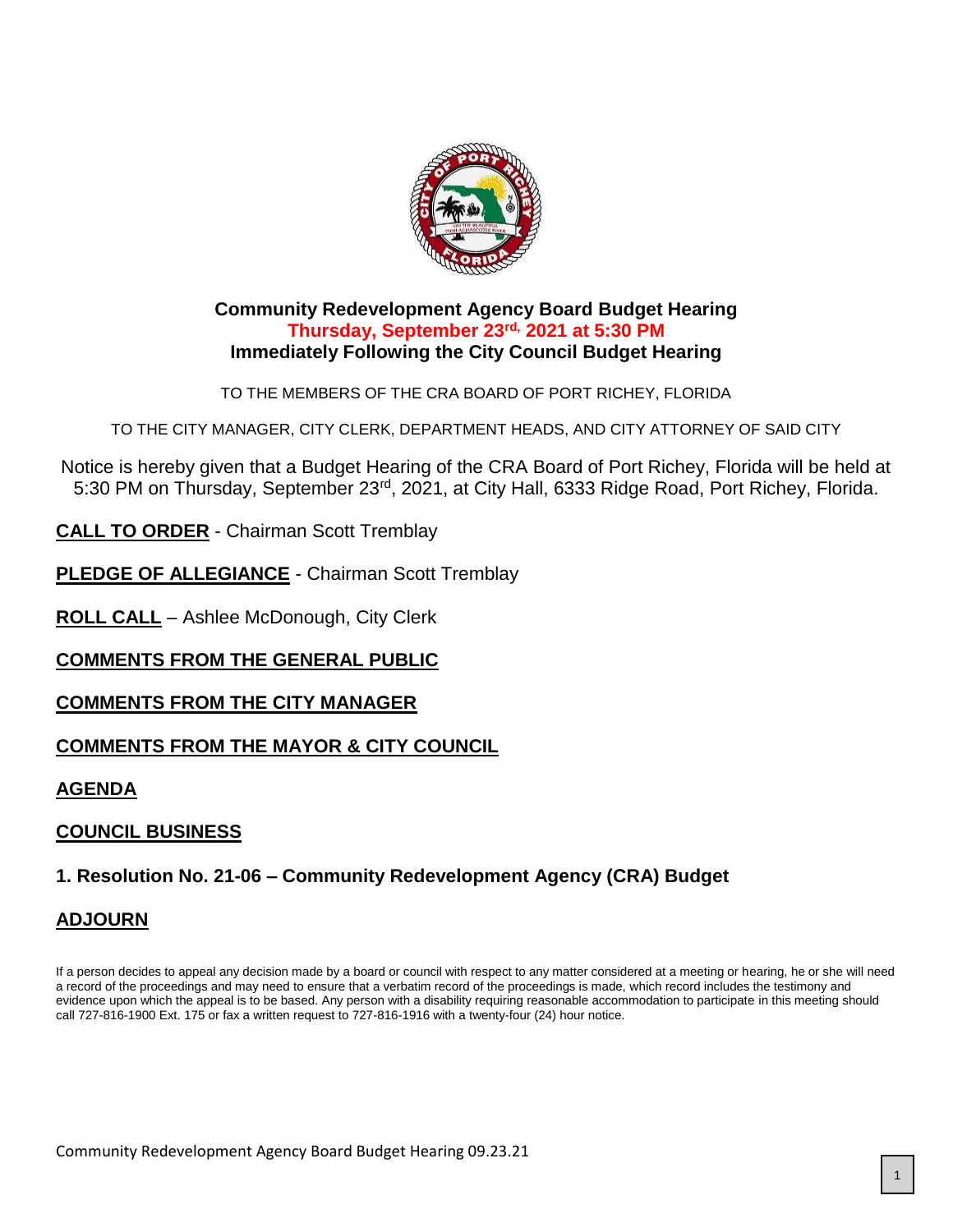**File Attachments for Item:**

## **1. 09.09.21 Community Redevelopment Agency Board Budget Hearing Minutes**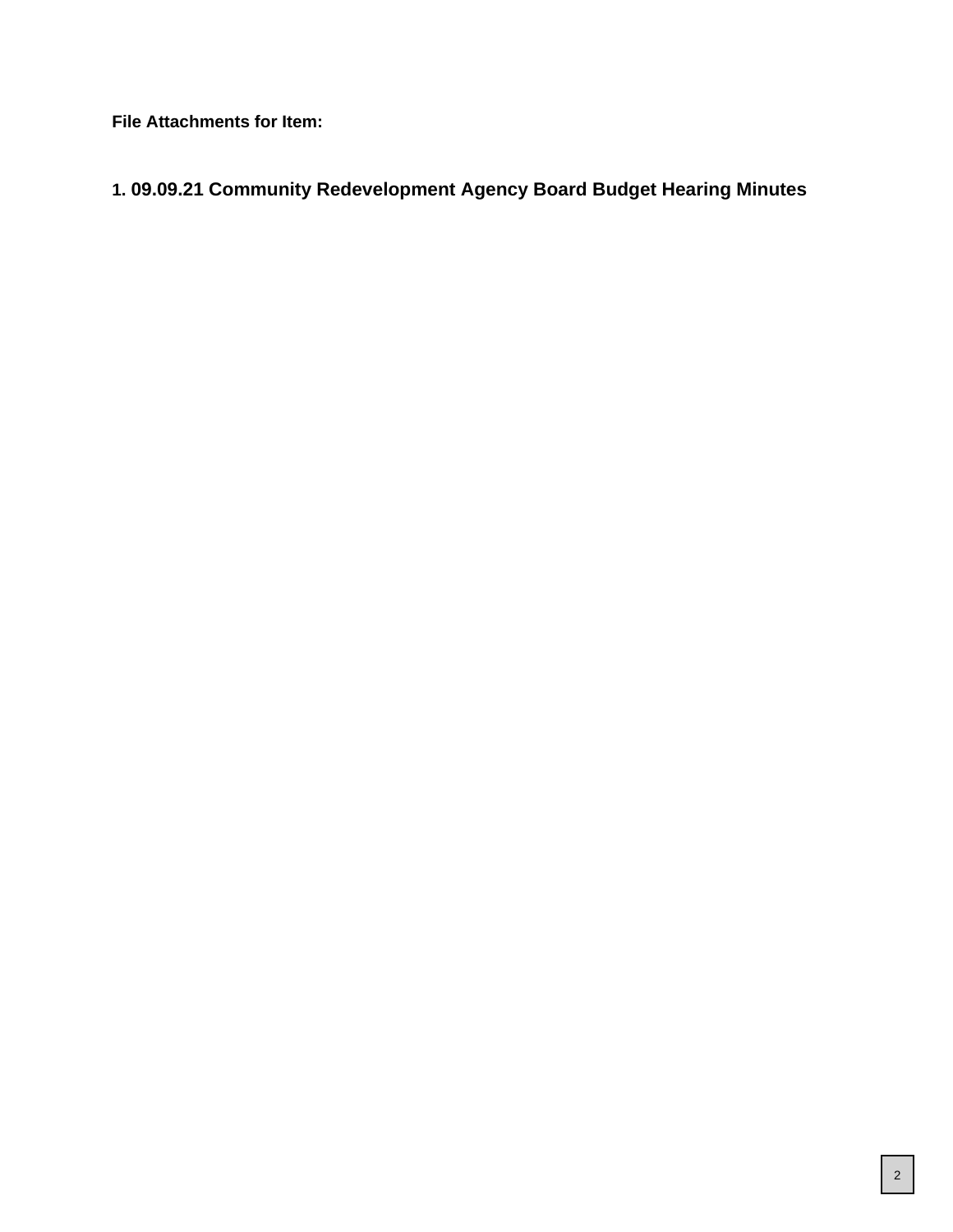

## **Community Redevelopment Agency Board Budget Hearing Thursday, September 09, 2021, at 5:30 PM**

## **MINUTES**

**CALL TO ORDER** - Chairman Scott Tremblay

**PLEDGE OF ALLEGIANCE** - Chairman Scott Tremblay

**ROLL CALL** – Ashlee McDonough, City Clerk

#### **PRESENT**

Chairman Scott Tremblay Member William Dittmer Member Jennie Sorrell Member Todd Maklary Member Tom Kinsella

## **COMMENTS FROM THE GENERAL PUBLIC**

No comments were made by the general public at this time.

## **COMMENTS FROM THE BOARD**

No Comments were made by the Board at this time.

#### **AGENCY BUSINESS**

## **1. Resolution No.21-06 - Community Redevelopment Agency (CRA) FY 21-22 Budget**

City Attorney James Mathieu read the title of Resolution No. 21-06. A motion was made to approve Resolution No. 21-06 - Community Redevelopment Agency (CRA) FY 21-22 Budget.

The motion was made by Member Dittmer and seconded by Member Kinsella. Voting Yea: Chairman Tremblay, Member Dittmer, Member Sorrell, Member Maklary, and Member Kinsella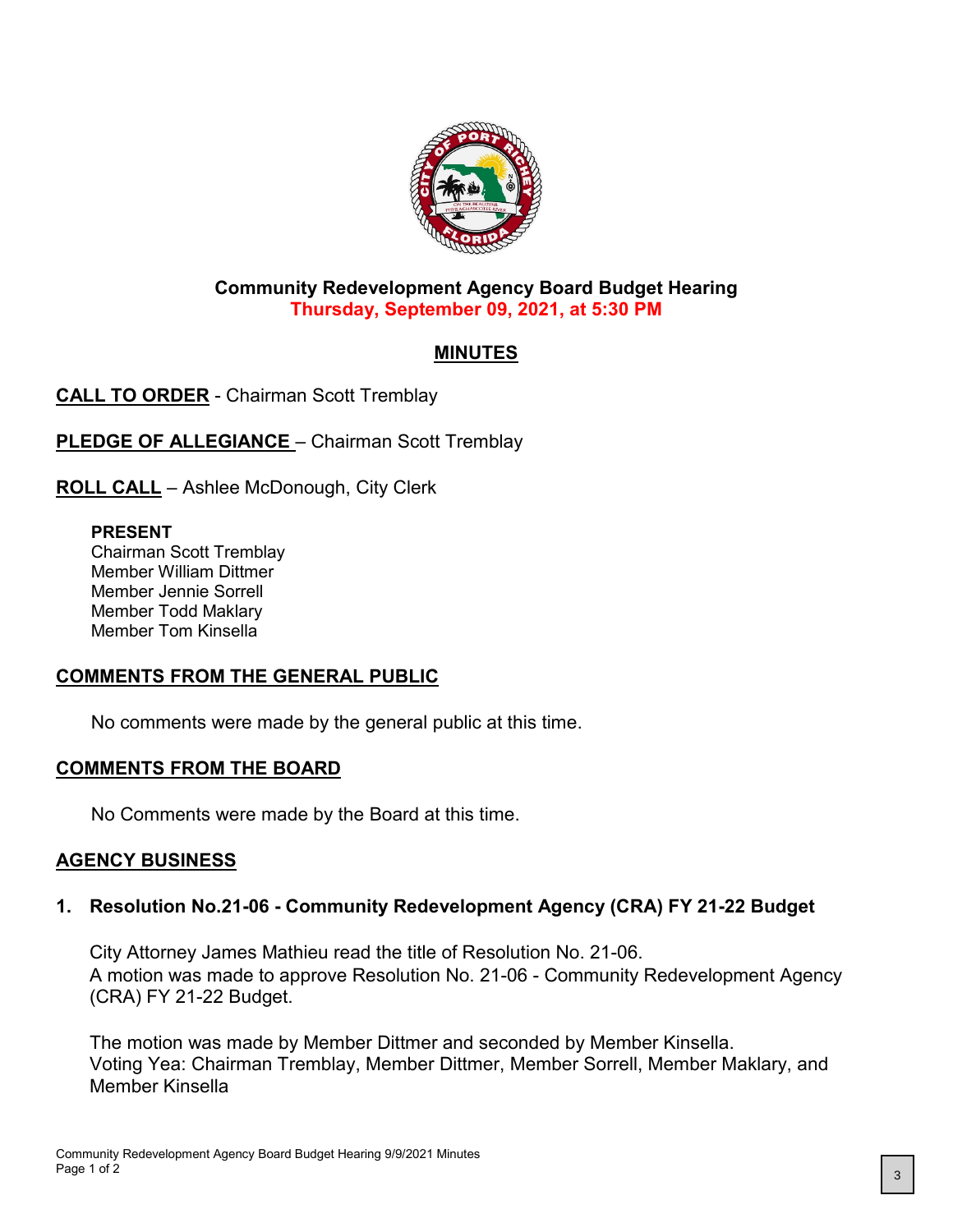#### **ADJOURN**

A motion was made to adjourn the 09.09.21 Community Redevelopment Agency Board Budget Hearing.

The motion was made by Member Kinsella and seconded by Member Maklary. Voting Yea: Chairman Tremblay, Member Dittmer, Member Sorrell, Member Maklary, and Member Kinsella

**Submitted By:**

\_\_\_\_\_\_\_\_\_\_\_\_\_\_\_\_\_\_\_

\_\_\_\_\_\_\_\_\_\_\_\_\_\_\_\_\_\_\_

**Approved By:**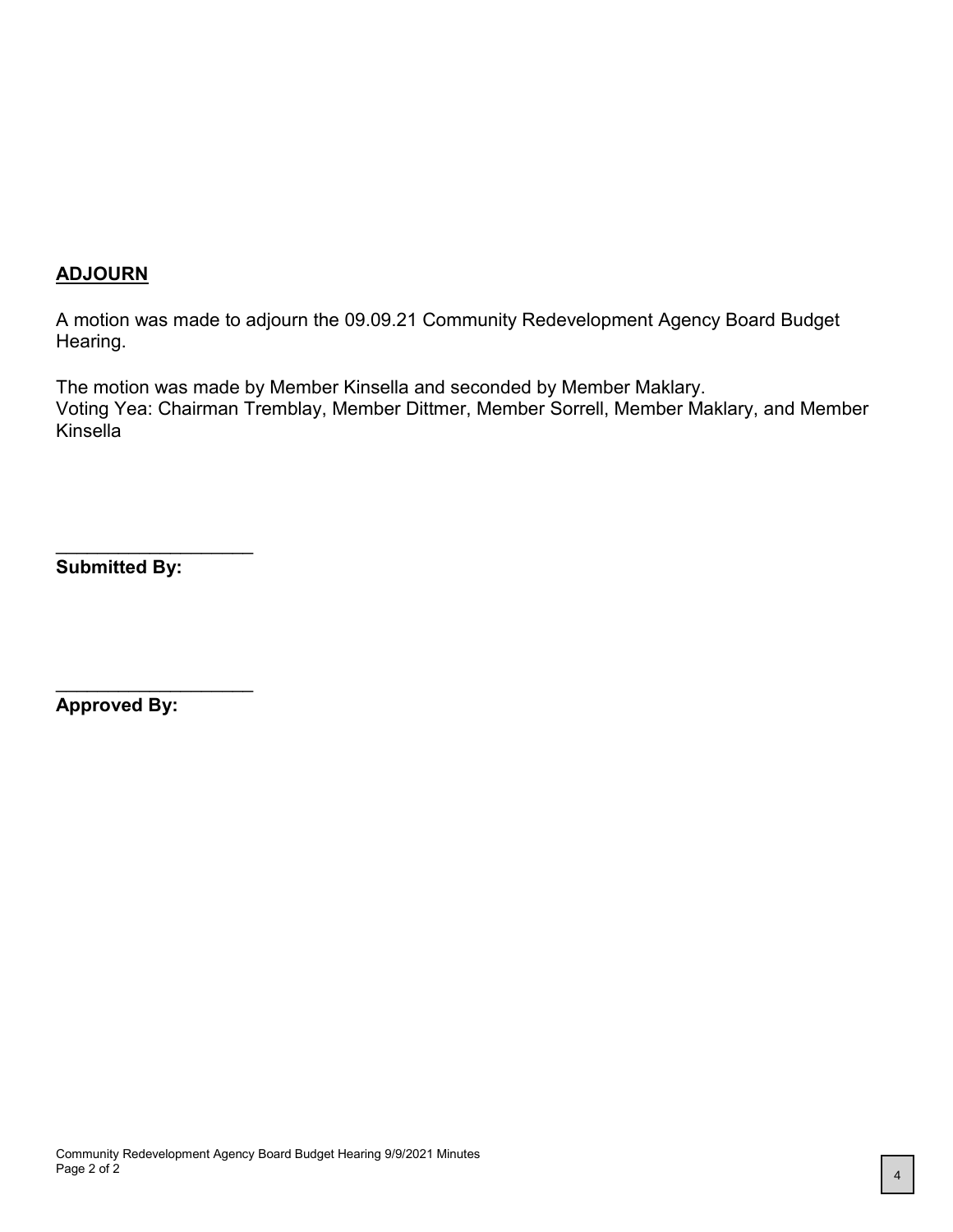**File Attachments for Item:**

## **2. Resolution No. 21-06 - Community Redevelopment Agency (CRA) Budget**

#### **Item:**

For the Community Redevelopment Agency (CRA) Board approval is the 2021-2022 CRA Budget to be approved at the second hearing on September 23, 2021.

## **Action:**

Motion to approve Resolution No. 21-06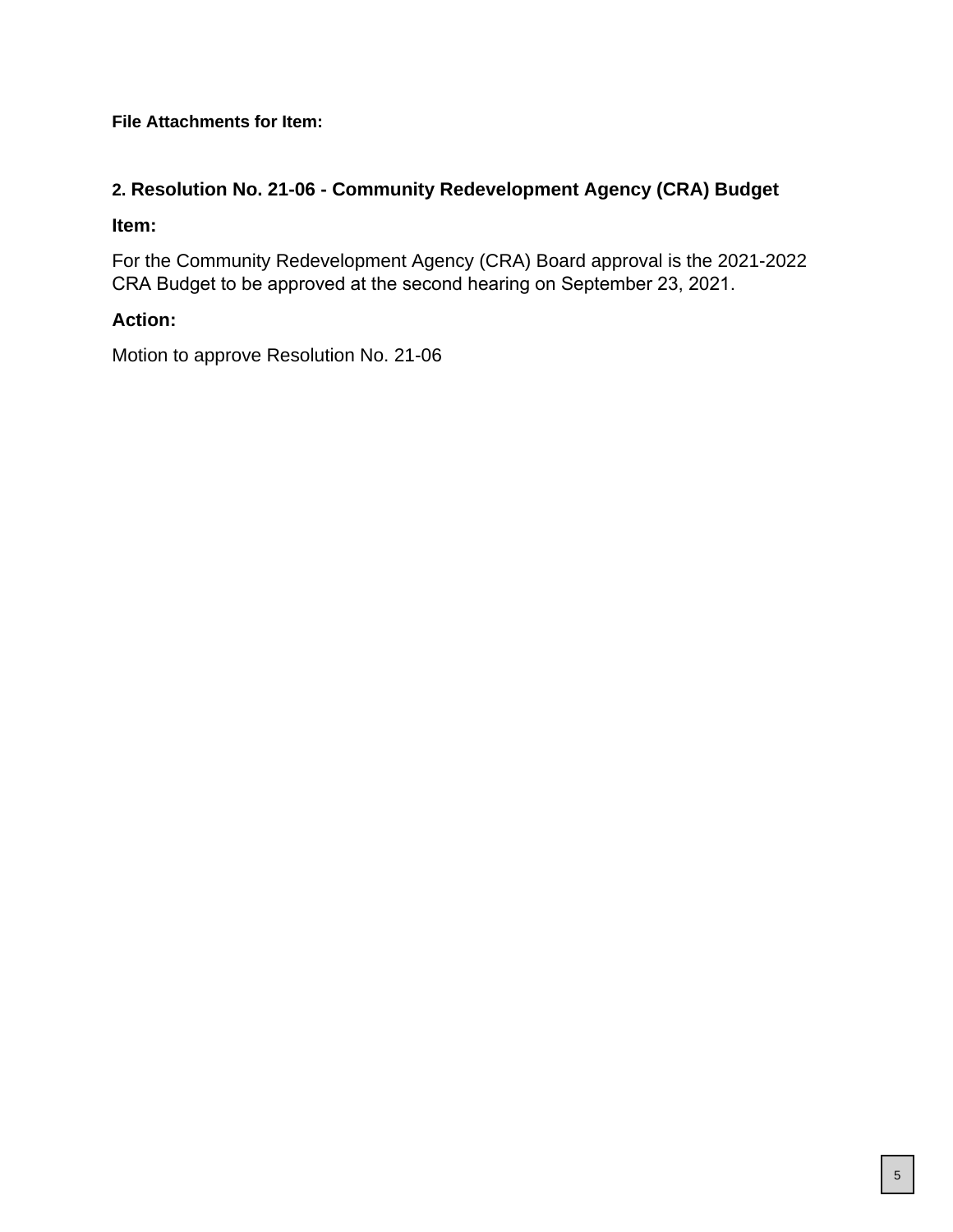## **RESOLUTION NO. 21-06**

# A RESOLUTION BY THE CRA BOARD OF THE CITY OF PORT RICHEY, FLORIDA, SETTING THE **COMMUNITY REDEVELOPMENT AGENCY (CRA) BUDGET FOR** THE FISCAL YEAR COMMENCING OCTOBER 1, 2021 THROUGH SEPTEMBER 30, 2022

**WHEREAS,** the CRA Board of the City of Port Richey, Florida is required to make a budget for the Community Redevelopment Agency (CRA) for each fiscal year commencing on the first of October and to show the estimated revenues and expenditures for the city's administration.

**NOW, THEREFORE,** be it resolved by the CRA Board of the City of Port Richey that the estimated combined revenue, fund carryovers, and expenditures for the Community Redevelopment Agency (CRA) of the City of Port Richey for the fiscal year beginning on October 1<sup>st</sup>, 2021 and ending on September 30<sup>th</sup>, 2022 are as follows: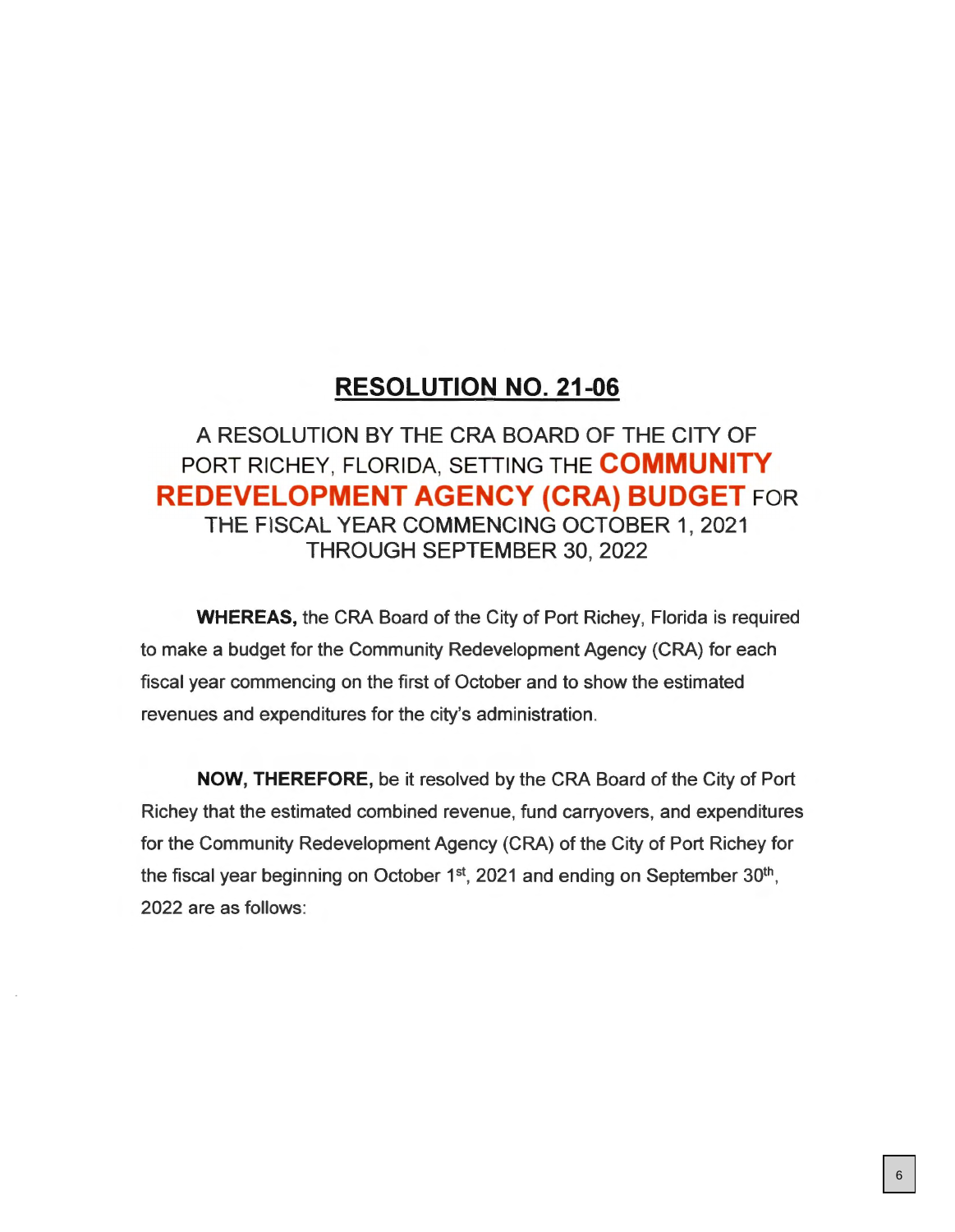The above and foregoing Resolution was presented at a Special Meeting (Public Hearing) of the CRA Board of the City of Port Richey, Florida held on the 9<sup>th</sup> day of September 2021.



~&c Scott Tremblay, Chairman

Ashlee McDonough, City Clerk

The above and foregoing resolution was passed at a Special Meeting (Public Hearing) of the CRA Board of the City of Port Richey, Florida held on the 23<sup>rd</sup> day of September 2021.

Attest:

Attest:

Scott Tremblay, Chairman

Ashlee McDonough, City Clerk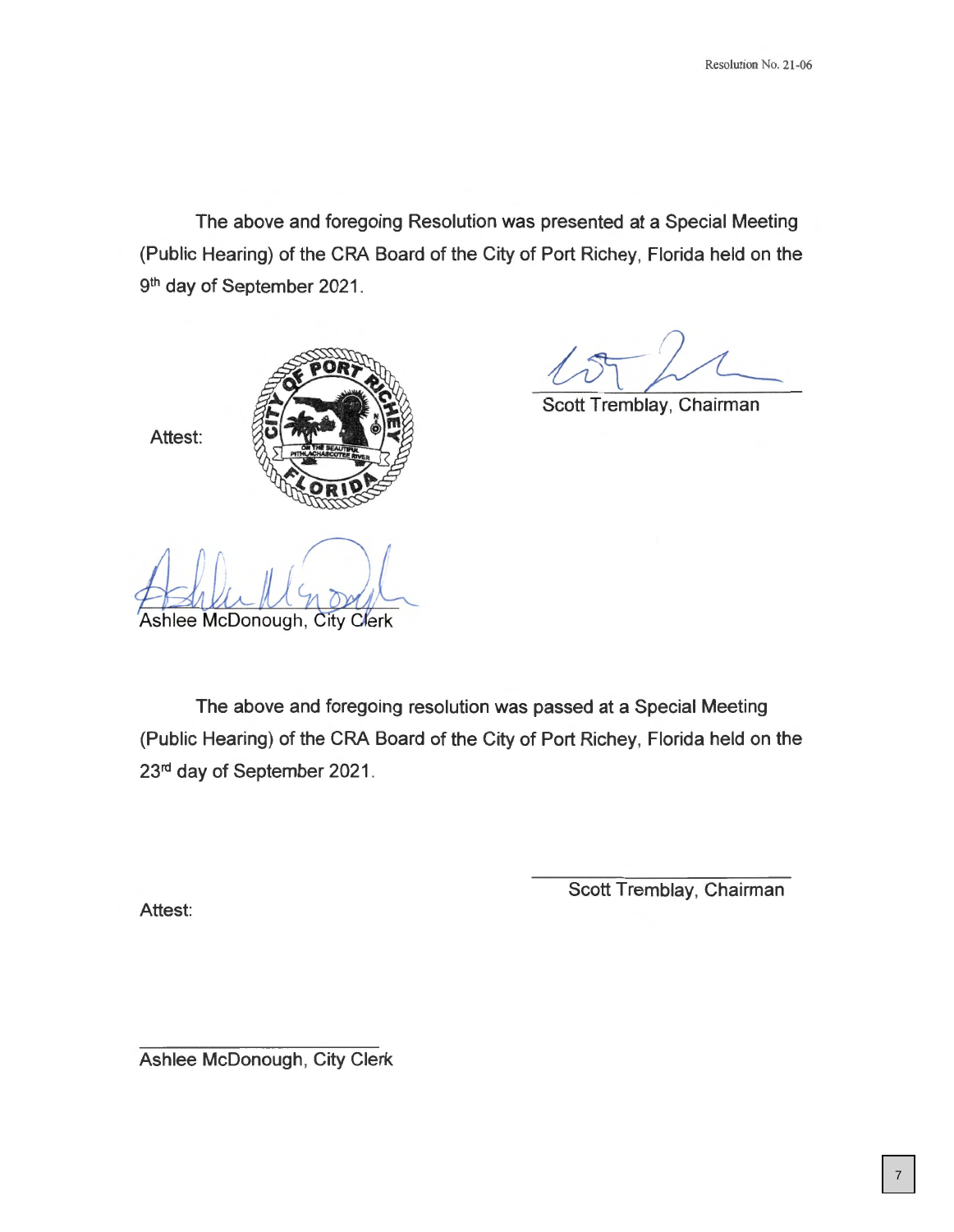| $09/03/21$<br>$11:28:58$                                                                                                                                               |                            | Revenue                              | Budget Report<br>FO<br>O<br><b>CITY</b> | -- MultiYear<br>PORT RICHEY     | Actuals                                  |                                                                                    |                     | Report ID:          | $\overline{\phantom{0}}$<br>B250B<br>$\overline{5}$<br>$\overline{\phantom{0}}$<br>Page: |                                                                                            |
|------------------------------------------------------------------------------------------------------------------------------------------------------------------------|----------------------------|--------------------------------------|-----------------------------------------|---------------------------------|------------------------------------------|------------------------------------------------------------------------------------|---------------------|---------------------|------------------------------------------------------------------------------------------|--------------------------------------------------------------------------------------------|
|                                                                                                                                                                        |                            |                                      | For the Year:                           | 2022<br>$\,$ l<br>2021          | Current                                  | olo                                                                                | Prelim              | Budget              | Final                                                                                    | 01d<br>olo                                                                                 |
| Account                                                                                                                                                                | $\infty$<br>$17 - 1$       | Actuals<br>$\sigma$<br>$18 - 1$<br>T | $19 - 20$                               | $20 - 21$                       | $20 - 21$<br>Budget                      | Rec.<br>$20 - 2$                                                                   | $21 - 22$<br>Budget | Change<br>$21 - 22$ | Budget<br>$21 - 22$                                                                      | <b>Budget</b><br>$21 - 22$                                                                 |
| FUND<br>COMMUNITY REDEVELOPMENT<br>105                                                                                                                                 |                            |                                      |                                         |                                 |                                          |                                                                                    |                     |                     |                                                                                          |                                                                                            |
| TIF<br>Ad Valorem City of PR<br>311110 Ad Valorem<br>310000 TAXES<br>311115                                                                                            | ,176<br>,924<br>550<br>415 | 503,494<br>657,091                   | 740,113<br>570,242                      | 834,864                         | 3<br>$\circ$<br>1,010,62                 | $\frac{1}{2}$<br>$83\frac{8}{6}$                                                   | 599<br>772          |                     | 772,599                                                                                  | 76%<br>$\frac{1}{\sqrt{6}}$                                                                |
| Group                                                                                                                                                                  | ,100<br>966                | 1,160,585                            | 1,310,355                               | 834,864                         | 1,010,623                                | 83%                                                                                | 599<br>772          | $\circ$             | 599<br>772,                                                                              | 76%                                                                                        |
| 330000 INTERGOVERNMENTAL REVENUE<br>331127 FRDAP-Nick's Park                                                                                                           |                            |                                      |                                         |                                 | $\circ$                                  | $\frac{1}{2}$                                                                      | 187,500             |                     | 187,500                                                                                  | ******%                                                                                    |
| Group:                                                                                                                                                                 |                            |                                      |                                         |                                 | $\circ$                                  | $\mathcal{O}^{\mathsf{ob}}$                                                        | 187,500             | $\circ$             | 187,500                                                                                  | $-5 + 4 + 5$<br>$\star$                                                                    |
| Bank Accounts<br>360000 MISCELLANEOUS REVENUES<br>$\overline{1}$<br>361350 Interest                                                                                    |                            | 1,844                                | 11,908                                  | 1,305                           | 1,500                                    | 87%                                                                                | 1,500               |                     | 1,500                                                                                    | 100%                                                                                       |
| : dno.rp                                                                                                                                                               |                            | 1,844                                | 11,908                                  | 1,305                           | 1,500                                    | 87%                                                                                | 1,500               | $\circ$             | 1,500                                                                                    | 100%                                                                                       |
| 380000 NON - REVENUES/FAIR SHARE ALLO<br>TRANSFER FROM GENERAL<br>389101                                                                                               | CATION                     |                                      |                                         | 638<br>$\overline{5}$<br>$\sim$ | 31,646                                   | o/o<br>$\overline{a}$                                                              | 649,960             |                     | 649,960                                                                                  | 2053%                                                                                      |
| :dnox5                                                                                                                                                                 |                            |                                      |                                         | 5,638<br>$\mathbf{\Omega}$      | 31,646                                   | 81%                                                                                | ,960<br>649         | $\circ$             | 649,960                                                                                  | 2053%                                                                                      |
| FLClass<br>Balance Forward FLFit<br>390000 CASH BALANCE FORWARD<br>CASH BALANCE FORWARD<br>Forward<br>From Reserves<br>Balance<br>390000<br>399938<br>399939<br>399959 |                            |                                      |                                         |                                 | 914,808<br>501,565<br>501,548<br>501,548 | $\frac{1}{2}$<br>$\mathcal{O}_\text{O}$<br>$\frac{1}{2}$<br>$\mathcal{O}_\text{Q}$ | 1,104,037           |                     | $\circ$ $\circ$<br>1,104,037                                                             | $\begin{array}{c}\n0 & 0 \\ 0 & 0\n\end{array}$<br>$\frac{1}{\sqrt{6}}$<br>$7 + 7 + 7 + 8$ |
| Group:                                                                                                                                                                 |                            |                                      |                                         |                                 | 1,917,921                                | $\frac{1}{2}$                                                                      | 1,104,037           | $\circ$             | 1,104,037                                                                                | 57%                                                                                        |
| Fund:                                                                                                                                                                  | ,100<br>966                | 1,162,429                            | 1,322,263                               | 861,807                         | 2,961,690                                | 29%                                                                                | 596<br>2,715        | $\circ$             | 596<br>2,715,                                                                            | $91\%$                                                                                     |
| Grand Total:                                                                                                                                                           | ,100<br>966                | 1,162,429                            | 1,322,263                               | 861,807                         | 2,961,690                                |                                                                                    | 2,715,596           | $\circ$             | 2,715,596                                                                                |                                                                                            |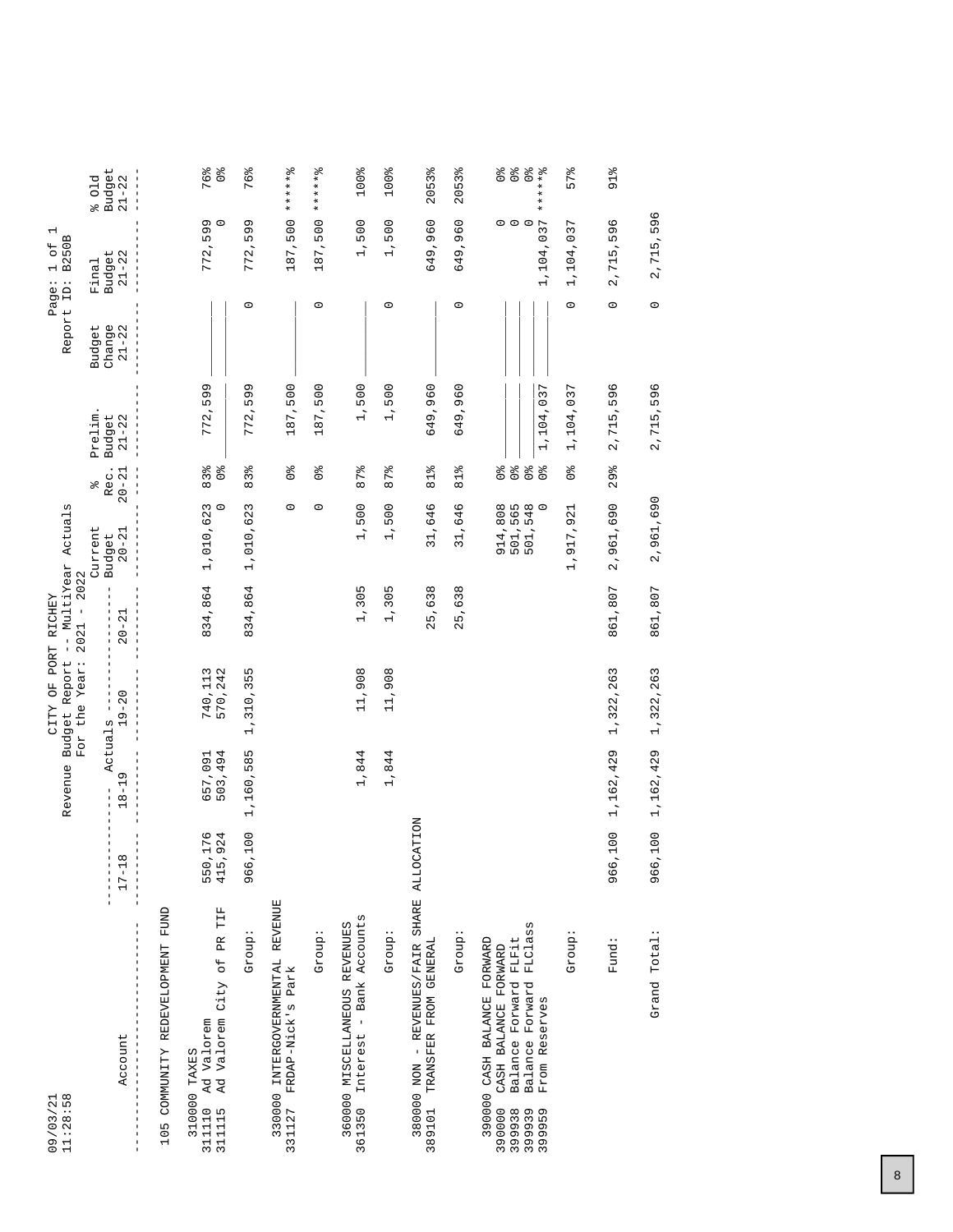| 11:28:27<br>09/03/21                                             |                                       |            | Expenditure Budget by Fund/Org Split Report -- MultiYear Actuals<br>For the Year: $2021 - 2022$<br>CITY OF PORT RICHEY |                                   |                                |                                  |                            |                                | Page: 1 of 16<br>Report ID: B240A2 |                         |
|------------------------------------------------------------------|---------------------------------------|------------|------------------------------------------------------------------------------------------------------------------------|-----------------------------------|--------------------------------|----------------------------------|----------------------------|--------------------------------|------------------------------------|-------------------------|
| 105 COMMUNITY REDEVELOPMENT FUND<br>Account Object<br><b>BJO</b> | $\infty$<br>$\frac{1}{1}$<br>$17 - 1$ | $18 - 19$  | $19 - 20$<br>Actuals --                                                                                                | $20 - 21$                         | Current<br>$20 - 21$<br>Budget | $Exp.$<br>20-21<br>$\frac{1}{2}$ | Prelim.<br>Budget<br>21-22 | Changes<br>$21 - 22$<br>Budget | Budget<br>21-22<br>Final           | Budget<br>21-22<br>501d |
| II CITY COUNCIL                                                  |                                       |            |                                                                                                                        |                                   |                                |                                  |                            |                                |                                    |                         |
| Executive Salaries<br>511001 Salaries & Wages<br>110             | 5,175                                 | 4,680      |                                                                                                                        | 4,629                             | 5,400                          | 86%                              | 5,400                      |                                | 5,400                              |                         |
| Retirement Contributions<br>FICA TAXES<br>210<br>220             | 396<br>415                            | 358<br>390 | 964<br>74<br>$\frac{8}{3}$                                                                                             | 5、4<br>8<br>8<br>9<br>9<br>9<br>9 |                                | 86%<br>79%<br>412<br>540         | 430<br>540                 |                                | 430<br>540                         |                         |
| Account:                                                         | 5,986                                 | 5,428      | 1,121                                                                                                                  |                                   | 6,352                          | $85^{8}$                         | 6,370                      |                                | 6,370                              |                         |
| Orgn:                                                            | 5,986                                 | 5,428      | 1,121                                                                                                                  | 5,407                             | 6,352                          | 85%                              | 6,370                      | 0                              | 6,370                              | 100%                    |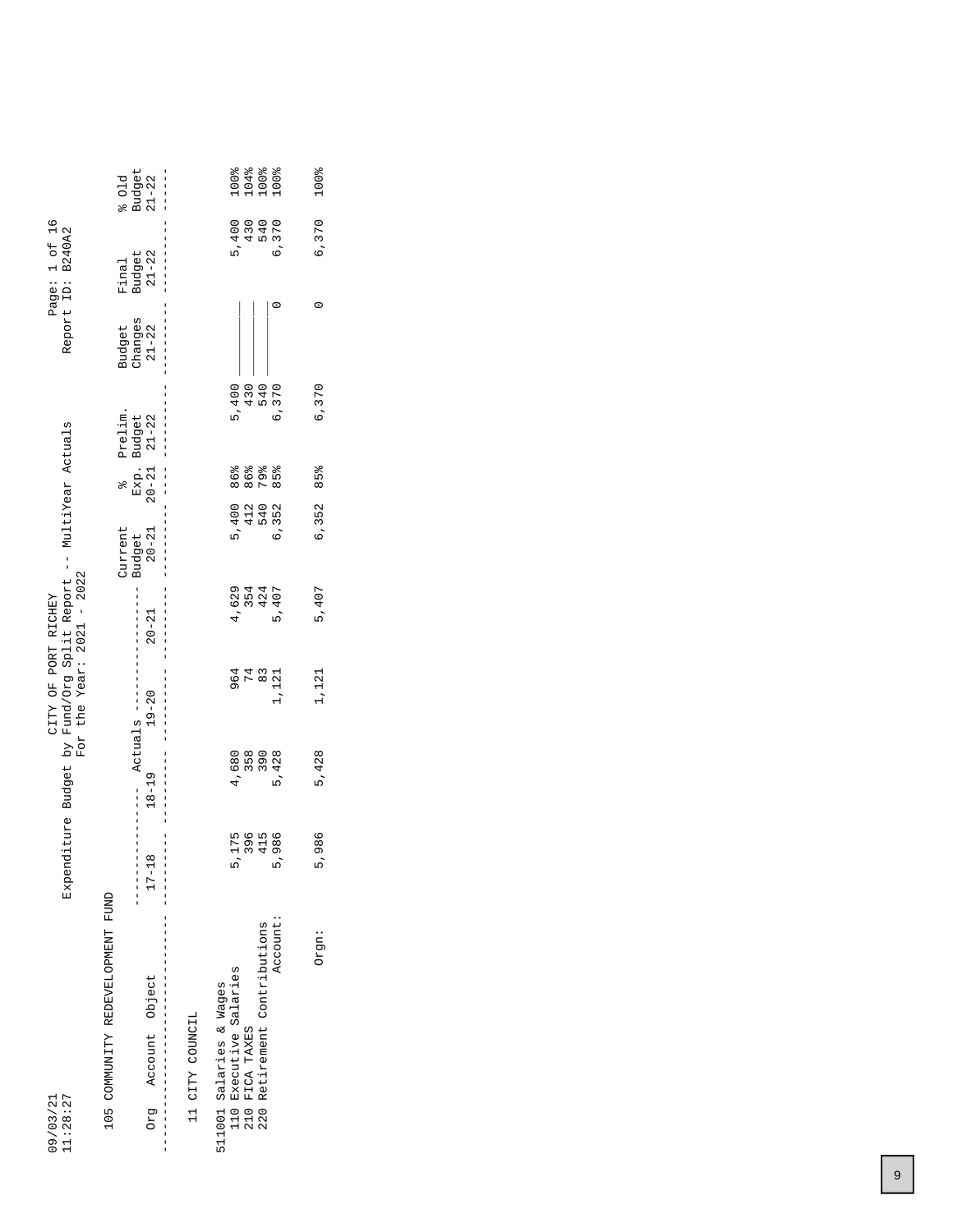|                                                                                                     | $\begin{array}{c} \texttt{Budget} \\ 21-22 \end{array}$<br>801d |                   |                         | 240%<br>114,700            | $\frac{1}{\sqrt{6}}$ | 240%                                                                         | 177%<br>1,080<br>6,490<br>12,300 | 257%                     | 299%<br>15,600                | 242%<br>50,170 | $1,000***$<br>$1,000$ ******<br>2,000 *******             |
|-----------------------------------------------------------------------------------------------------|-----------------------------------------------------------------|-------------------|-------------------------|----------------------------|----------------------|------------------------------------------------------------------------------|----------------------------------|--------------------------|-------------------------------|----------------|-----------------------------------------------------------|
| Page: 2 of 16<br>Report ID: B240A2                                                                  | Budget<br>21-22<br>Final                                        |                   |                         |                            |                      |                                                                              |                                  |                          |                               |                |                                                           |
|                                                                                                     | Budget<br>Changes<br>$21 - 22$                                  |                   |                         |                            |                      |                                                                              |                                  |                          |                               |                |                                                           |
|                                                                                                     | Prelim<br>Exp. Budget<br>20-21 21-22                            |                   |                         | 114,700                    |                      | 1,080                                                                        | 6,490                            | 12,300                   | 15,600                        | 150,170        | 1,000<br>2,000<br>1,000                                   |
|                                                                                                     | olo                                                             |                   |                         | 111 <sub>o</sub><br>47,850 | $* * * 2$            | 13%<br>450                                                                   | 108%<br>3,661                    | 113%<br>4,786            | 173%<br>5,212                 | 115%<br>61,959 | olo<br>O<br>$* * * 8$<br>$\circ$<br>0                     |
|                                                                                                     | Current<br>$20 - 21$<br>Budget                                  |                   |                         |                            |                      | $\overline{6}$                                                               |                                  |                          |                               |                |                                                           |
|                                                                                                     | $20 - 21$                                                       |                   |                         | 52,957                     |                      |                                                                              | 3,964                            | 5,397                    | 9,036                         | 71,420         |                                                           |
| by Fund/Org Split Report -- MultiYear Actuals<br>For the Year: $2021 - 2022$<br>CITY OF PORT RICHEY | $19 - 20$<br>Actuals ---                                        |                   |                         | 80,519                     |                      |                                                                              | 6,155                            | 7,948                    | 11,354                        | 105,976        |                                                           |
|                                                                                                     | $18 - 19$                                                       |                   |                         | 74,613                     | 24                   |                                                                              |                                  | 5,702<br>7,266           | 10,197                        | 97,802         |                                                           |
| Expenditure Budget                                                                                  | $17 - 18$                                                       |                   |                         | 436<br>86                  | 32                   |                                                                              | 582                              | 925<br>ŗ                 | 081<br>$\overline{a}$         | 056<br>$\Xi$   |                                                           |
|                                                                                                     | 105 COMMUNITY REDEVELOPMENT FUND<br>Org Account Object          |                   |                         |                            |                      | 120 Regular Salaries & Wages<br>140 Overtime<br>149 Vehicle Allowance - City |                                  | Retirement Contributions | 230 Health Insurance - Employ | Account:       | Account:<br>512300 Operating Expenditures<br>301 Training |
| 11:28:27<br>09/03/21                                                                                |                                                                 | 12 ADMINISTRATIVE | 512001 Salaries & Wages |                            |                      |                                                                              | FICA TAXES<br>210                | 220                      |                               |                | 540 Membership Fees                                       |

Orgn: 111,056 97,802 105,976 71,420 61,959 115% 152,170 0 152,170 245%

97,802 105,976

111,056

Orgn:

71,420

245%

152,170

 $\circ$ 

152,170

61,959 115%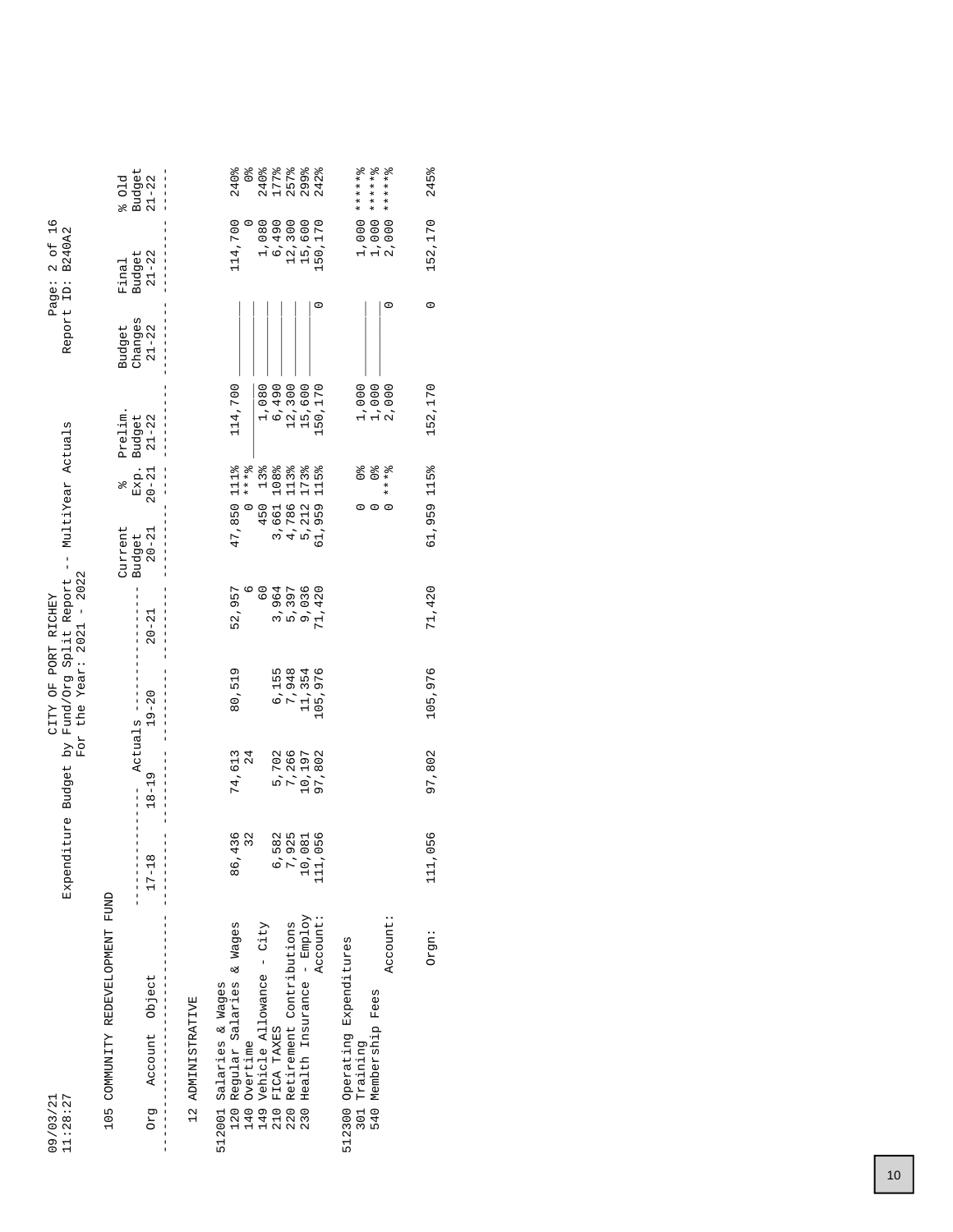| 11:28:27<br>09/03/21                              |                                       |                         | CITY OF PORT RICHEY     | Expenditure Budget by Fund/Org Split Report --<br>For the Year: $2021 - 2022$ |                     | MultiYear Actuals          |                |                      | Page: 3 of 16<br>Report ID: B240A2 |                     |
|---------------------------------------------------|---------------------------------------|-------------------------|-------------------------|-------------------------------------------------------------------------------|---------------------|----------------------------|----------------|----------------------|------------------------------------|---------------------|
| 105 COMMUNITY REDEVELOPMENT FUND                  |                                       |                         |                         |                                                                               | Current             | $\frac{1}{2}$              | Prelim.        | Budget               | Final                              | 801d                |
| Account Object<br>630                             | $^{\circ}$<br>$17 - 1$                | $18 - 19$               | $19 - 20$<br>Actuals -- | $20 - 21$                                                                     | $20 - 21$<br>Budget | Exp. Budget<br>20-21 21-22 |                | Changes<br>$21 - 22$ | $21 - 22$<br><b>Budget</b>         | Budget<br>$21 - 22$ |
| 13 FINANCE                                        |                                       |                         |                         |                                                                               |                     |                            |                |                      |                                    |                     |
| Regular Salaries & Wages<br>513001 Salary & Wages |                                       | 21,785                  | 17,863                  | 16,124                                                                        | 19,854              | 81%                        | 17,500         |                      | 17,500                             | 88%                 |
| Overtime<br>$140$<br>$140$<br>$210$               | 35, 075<br>24, 075<br>2441<br>35, 075 | 360                     | 756                     |                                                                               |                     | $* * * 8$                  |                |                      |                                    | $\frac{1}{2}$       |
| FICA TAXES                                        |                                       |                         | 1,392                   |                                                                               | 2,662               | 46%                        | 1,400          |                      | 1,400                              | 53%                 |
| Retirement Contributions<br>220                   |                                       | 1,659<br>1,775<br>4,075 | 1,669                   |                                                                               | 1,992               | $83\frac{8}{6}$            |                |                      | 1,900                              | 95%                 |
| Health Insurance - Employ<br>230                  |                                       |                         | 7,398                   | 1,225<br>1,644<br>2,614<br>21,612                                             | 4, 111              | 64%                        | 1,900<br>3,100 |                      | 3,100                              | 75%                 |
| Account:                                          | ,748                                  | 29,654                  | 29,078                  |                                                                               | 28,619              | 76%                        | 23,900         |                      | 23,900                             | 83%                 |
| Orgn:                                             | ,748<br>$\frac{48}{}$                 | 29,654                  | 29,078                  | 21,612                                                                        | 28,619              | 76%                        | 23,900         | 0                    | 23,900                             | 83%                 |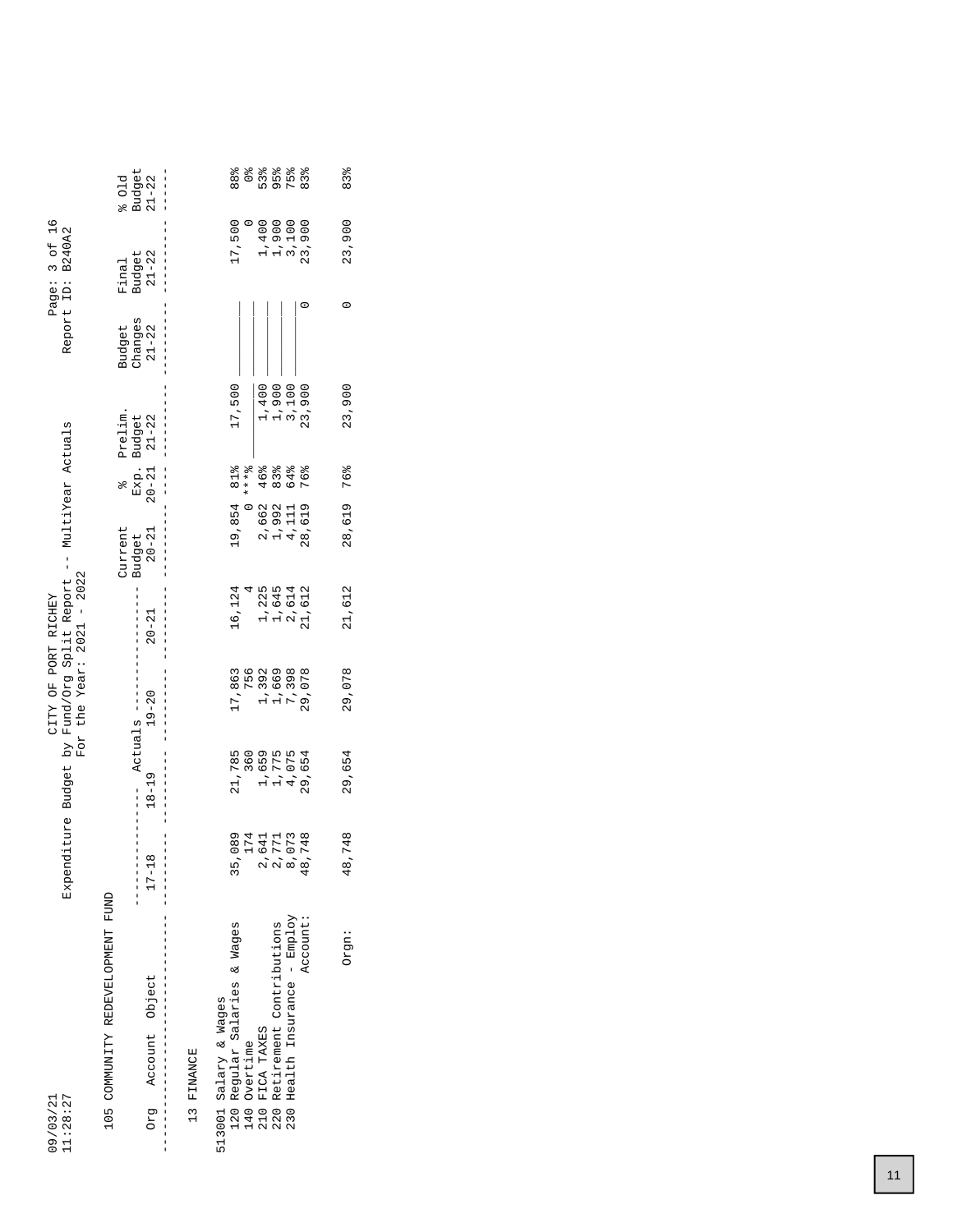|                                                    |                                                   |           | Expenditure Budget by Fund/Org Split Report -- MultiYear Actuals<br>For the Year: $2021 - 2022$<br>CITY OF PORT RICHEY |           |                                |                                                                                           |                          |                                                   | Page: 4 of 16<br>Report ID: B240A2              |                                                                 |
|----------------------------------------------------|---------------------------------------------------|-----------|------------------------------------------------------------------------------------------------------------------------|-----------|--------------------------------|-------------------------------------------------------------------------------------------|--------------------------|---------------------------------------------------|-------------------------------------------------|-----------------------------------------------------------------|
| 105 COMMUNITY REDEVELOPMENT FUND<br>Account Object | $\infty$<br>j<br> <br> <br>$17 - 1$<br> <br> <br> | $18 - 19$ | Actuals ----<br>$19 - 20$                                                                                              | $20 - 21$ | $20 - 21$<br>Current<br>Budget | Exp. Budget<br>20-21 21-22<br>$\begin{array}{c} 1 \\ 1 \\ 1 \end{array}$<br>$\frac{1}{2}$ | Prelim.<br>$\frac{1}{1}$ | Changes<br>Budget<br>$21 - 22$<br> <br> <br> <br> | $21 - 22$<br>Budget<br>Final<br> <br> <br> <br> | $\begin{array}{c} \texttt{Budget} \\ 21-22 \end{array}$<br>501d |
|                                                    |                                                   |           |                                                                                                                        |           |                                |                                                                                           |                          |                                                   |                                                 |                                                                 |
| 514300 Operating Expenditures<br>319 City Attorney | 11,519                                            | 9,363     | 9,377<br>9,377                                                                                                         | 16,489    |                                | 10,000 165%<br>10,000 165%                                                                |                          |                                                   |                                                 | 100%<br>100%                                                    |
| Account:                                           | 11,519                                            | 9,363     |                                                                                                                        | 16,489    |                                |                                                                                           | 10,000<br>10,000         |                                                   | 10,000<br>10,000                                |                                                                 |
| Orgn:                                              | 11,519                                            | 9,363     | 9,377                                                                                                                  | 16,489    |                                | 10,000 165%                                                                               | 10,000                   | $\circ$                                           | 10,000                                          | 100%                                                            |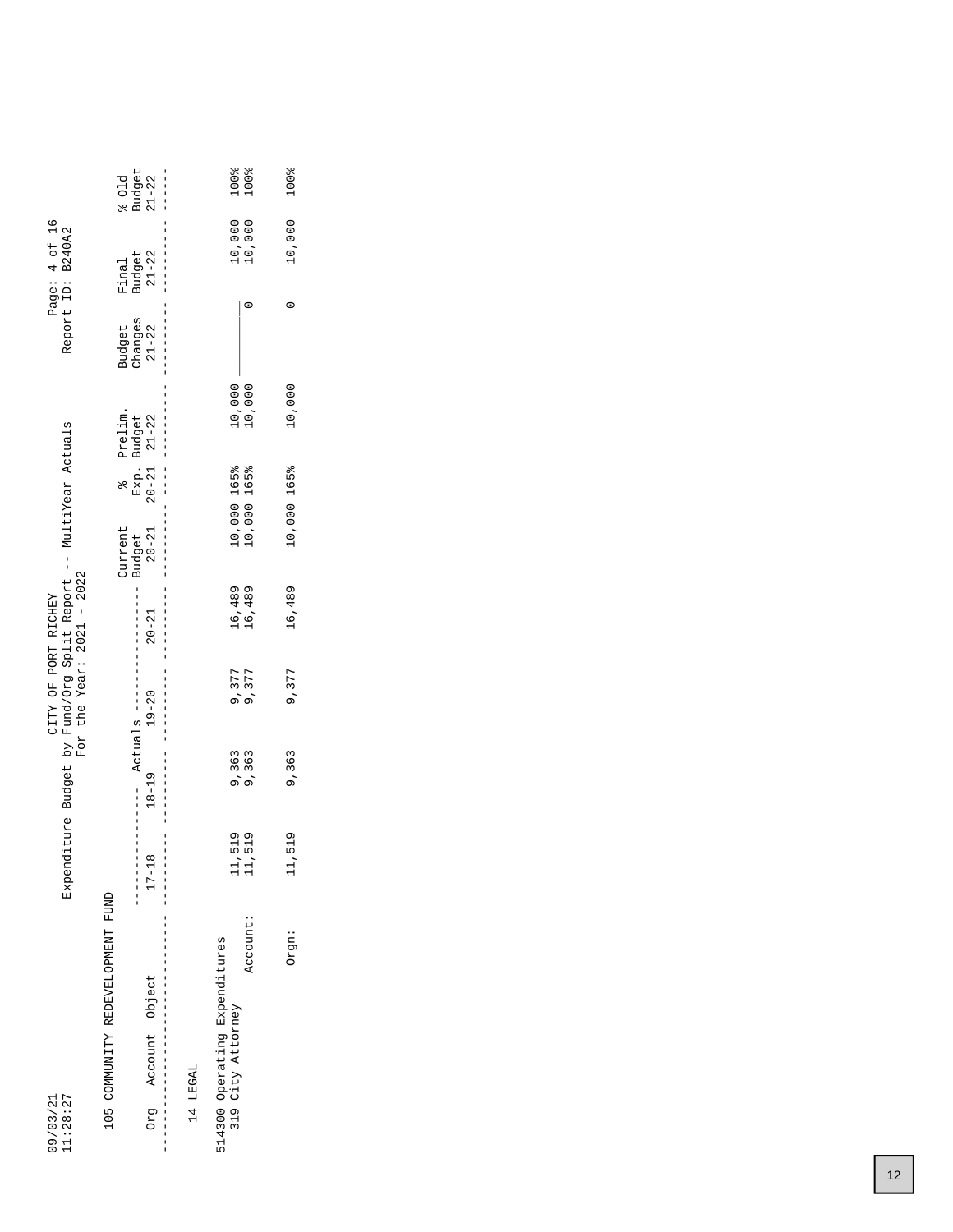| $250$ ***** $8$<br>$3,440$ ******8<br>$3,190$ ******8<br>Budget<br>601d<br>$\begin{bmatrix} 1 \\ 1 \\ 1 \\ 1 \end{bmatrix}$<br>Page: 5 of 16                                                               | $3,440$ ******8          |
|------------------------------------------------------------------------------------------------------------------------------------------------------------------------------------------------------------|--------------------------|
| Budget<br>21-22<br>Final                                                                                                                                                                                   |                          |
| Report ID: B240A2<br>Changes<br>Budget<br>$21 - 22$                                                                                                                                                        | 0                        |
| 3,190<br>3,440<br>250<br>Prelim.                                                                                                                                                                           | 3,440                    |
| Exp. Budget<br>20-21 21-22<br>$\begin{array}{c} \n\downarrow \\ \downarrow \\ \downarrow\n\end{array}$<br>$0 * * * 8$<br>olo<br>O<br>$\frac{1}{2}$<br>olo                                                  | $\frac{1}{2}$<br>$\circ$ |
| Current<br>$20 - 21$<br>Budget                                                                                                                                                                             |                          |
| $\frac{1}{1}$<br>CITY OF PORT RICHEY<br>$20 - 21$                                                                                                                                                          |                          |
| For the Year: $2021 - 2022$<br>$19 - 20$                                                                                                                                                                   |                          |
| Expenditure Budget by Fund/Org Split Report -- MultiYear Actuals<br>$18 - 19$                                                                                                                              |                          |
| <br> <br> <br> <br> <br>$17 - 18$                                                                                                                                                                          |                          |
| 105 COMMUNITY REDEVELOPMENT FUND<br>130 Part-time Salaries & Wage<br>Account:<br>IQALIMPORMATION TECHNOLOGY<br>Account Object<br>516001 Salary & Wages<br>FICA TAXES<br>11:28:27<br>09/03/21<br>pra<br>210 | Orgn:                    |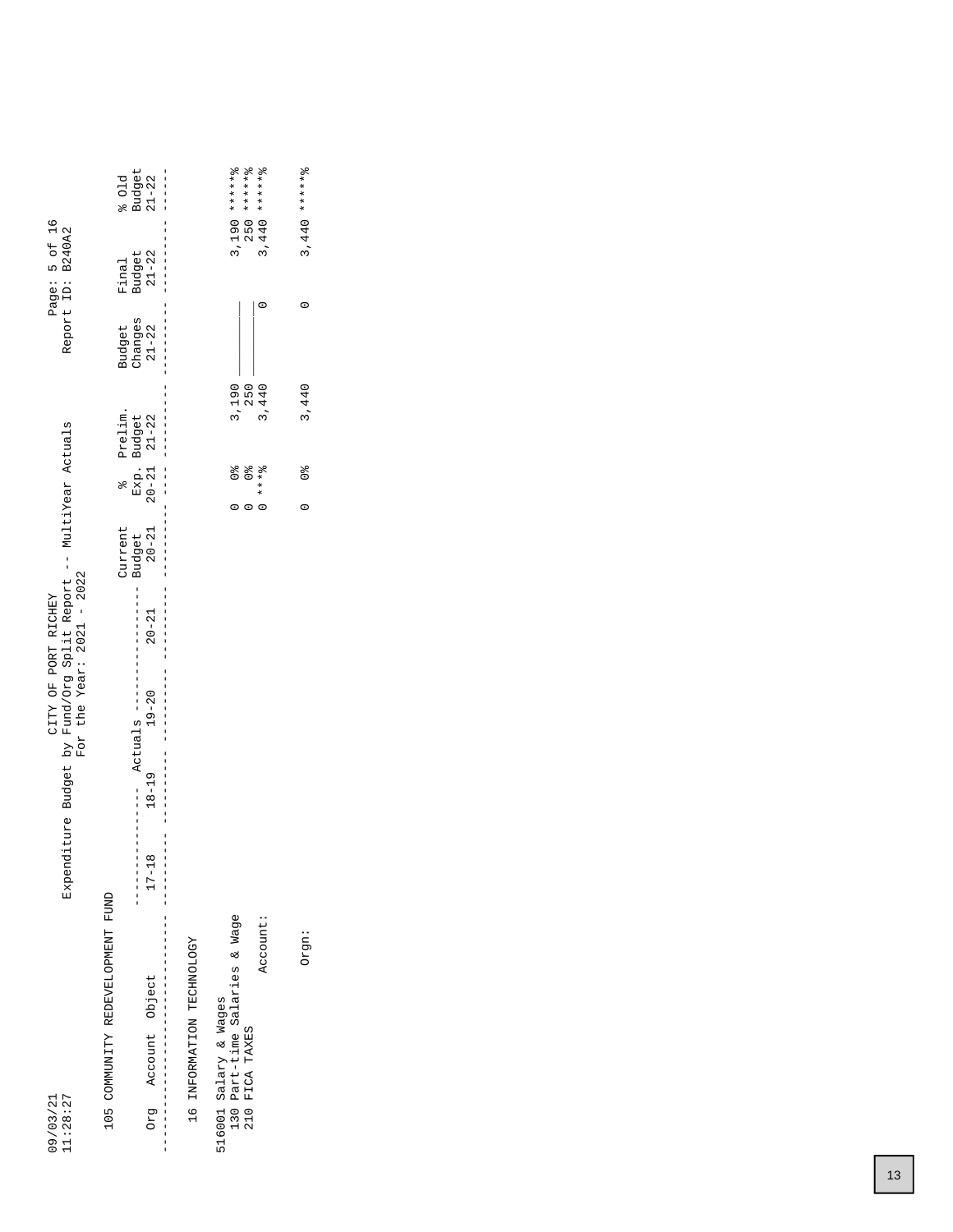| 11:28:27<br>09/03/21                           |                                                              |                            |                                                        | Expenditure Budget by Fund/Org Split Report -- MultiYear Actuals<br>For the Year: $2021 - 2022$<br>CITY OF PORT RICHEY |                                               |                                          |                     |                      | Page: 6 of 16<br>Report ID: B240A2 |                      |
|------------------------------------------------|--------------------------------------------------------------|----------------------------|--------------------------------------------------------|------------------------------------------------------------------------------------------------------------------------|-----------------------------------------------|------------------------------------------|---------------------|----------------------|------------------------------------|----------------------|
| 105 COMMUNITY REDEVELOPMENT FUND               |                                                              |                            |                                                        |                                                                                                                        | Current                                       | $\frac{1}{2}$                            | Prelim.             | Budget               | Final                              | 601d                 |
| Account Object<br>Drg<br>$\frac{1}{1}$         | $\frac{1}{1}$<br>$17 - 18$<br>$\frac{1}{2}$<br>$\frac{1}{1}$ | $18 - 19$<br>$\frac{1}{1}$ | Actuals ---<br> <br> <br> <br> <br> <br> <br>$19 - 20$ | I<br>$20 - 21$                                                                                                         | $20 - 21$<br> <br>   <br>   <br>   <br>Budget | Exp. Budget<br>20-21 21-22<br> <br> <br> | <br> <br> <br> <br> | Changes<br>$21 - 22$ | Budget<br>21-22                    | Budget<br>$21 - 22$  |
| 19 GENERAL GOVERNMENT                          |                                                              |                            |                                                        |                                                                                                                        |                                               |                                          |                     |                      |                                    |                      |
| 519300 Operating Expenditures<br>477 Generator | .496<br>4                                                    |                            |                                                        |                                                                                                                        |                                               | $0\degree$                               |                     |                      |                                    | o <sub>lo</sub>      |
| Account:                                       | 496<br>4                                                     |                            |                                                        |                                                                                                                        |                                               | $0 + x + 8$                              |                     |                      |                                    | $\frac{1}{2}$<br>c   |
| Orgn:                                          | 496<br>4                                                     |                            |                                                        |                                                                                                                        |                                               | $\frac{1}{2}$                            |                     |                      |                                    | $\frac{1}{\sqrt{6}}$ |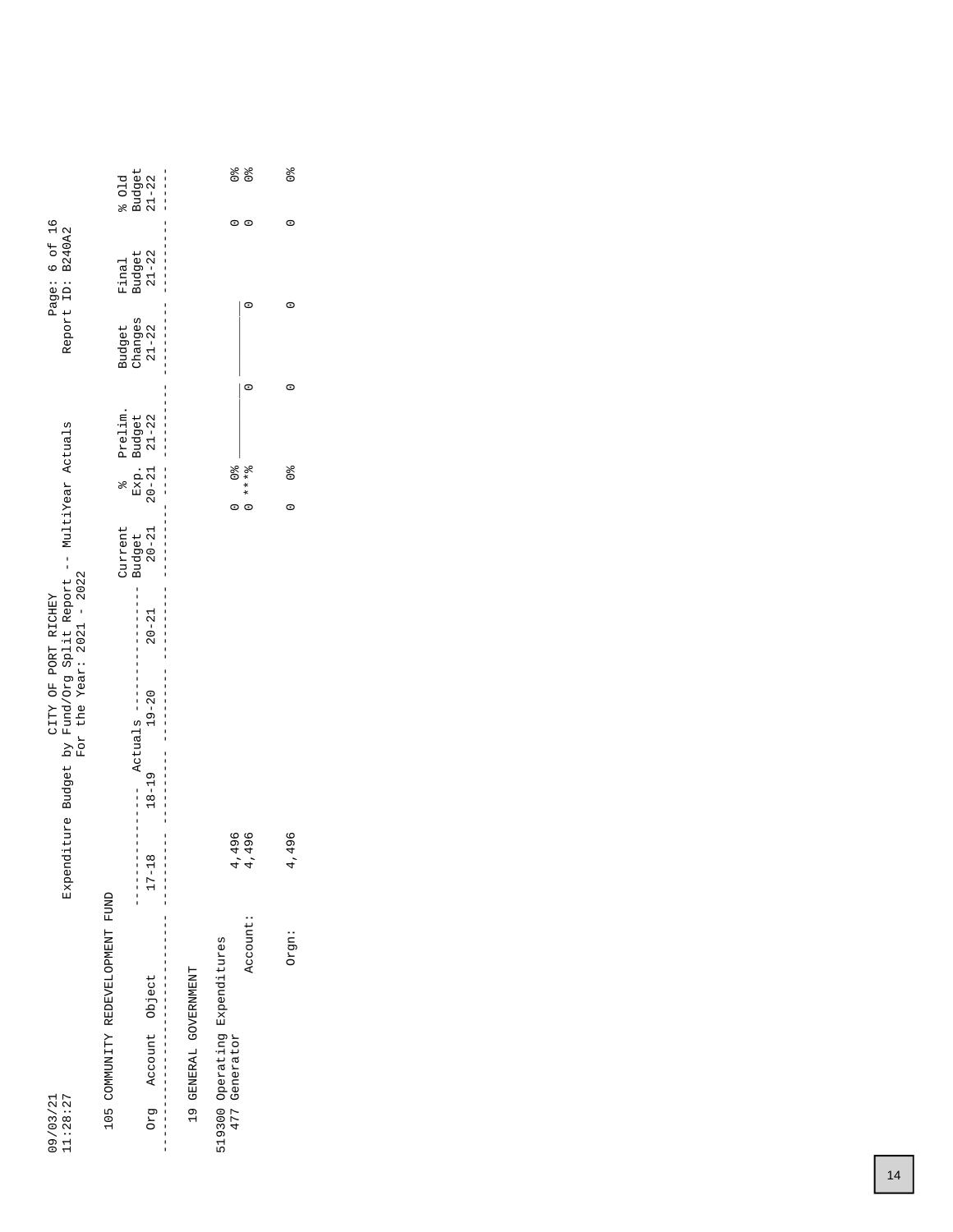| 11:28:27<br>09/03/21                                                  | Expenditure Budget by Fund/Org Split Report -- MultiYear Actuals                 |                          | For the Year: $2021 - 2022$<br>CITY OF PORT RICHEY |                     |           |                   |                                   |                      | Page: 7 of 16<br>Report ID: B240A2 |                                                           |
|-----------------------------------------------------------------------|----------------------------------------------------------------------------------|--------------------------|----------------------------------------------------|---------------------|-----------|-------------------|-----------------------------------|----------------------|------------------------------------|-----------------------------------------------------------|
| 105 COMMUNITY REDEVELOPMENT FUND                                      |                                                                                  |                          |                                                    | Current             |           | $\frac{1}{2}$     | Prelim.                           | Budget               | Final                              | 501d                                                      |
| Account Object<br>Org                                                 | $18 - 19$<br>$\begin{array}{c} 1 \\ 1 \\ 1 \end{array}$<br>$\infty$<br>$17 - 11$ | Actuals ---<br>$19 - 20$ |                                                    | Budget<br>$20 - 21$ | $20 - 21$ | Exp.<br>$20 - 21$ | Budget<br>21-22                   | Changes<br>$21 - 22$ | Budget<br>$21 - 22$                | $\begin{array}{c} \texttt{Budget} \\ 21 - 22 \end{array}$ |
| 20 DISPATCH DEPARTMENT                                                |                                                                                  |                          |                                                    |                     |           |                   |                                   |                      |                                    |                                                           |
| Regular Salaries & Wages<br>520001 Salaries & Wages                   |                                                                                  |                          |                                                    |                     |           |                   | 19,600                            |                      |                                    | 19,600 *******                                            |
| Part-time Salaries & Wage<br>0 0 0 0<br>0 0 0 0<br>1 1 0 0<br>0 1 0 0 |                                                                                  |                          |                                                    |                     |           |                   |                                   |                      |                                    | 5,000 *******                                             |
| FICA TAXES                                                            |                                                                                  |                          |                                                    |                     |           |                   |                                   |                      |                                    | 1,900 *******                                             |
| Retirement Contributions                                              |                                                                                  |                          |                                                    |                     |           |                   |                                   |                      |                                    |                                                           |
| Health Insurance - Employ<br>230                                      |                                                                                  |                          |                                                    |                     |           |                   | 5,000<br>12,670<br>6,200<br>6,200 |                      |                                    | $2,670$ ******8<br>6,200 ******8                          |
| Account:                                                              |                                                                                  |                          |                                                    |                     |           | $* * * *$         | 35,370                            |                      |                                    | $35,370$ ******8                                          |
| Orgn:                                                                 |                                                                                  |                          |                                                    |                     | $\circ$   | $\frac{1}{2}$     | 35,370                            | $\circ$              |                                    | $35,370$ ******                                           |
|                                                                       |                                                                                  |                          |                                                    |                     |           |                   |                                   |                      |                                    |                                                           |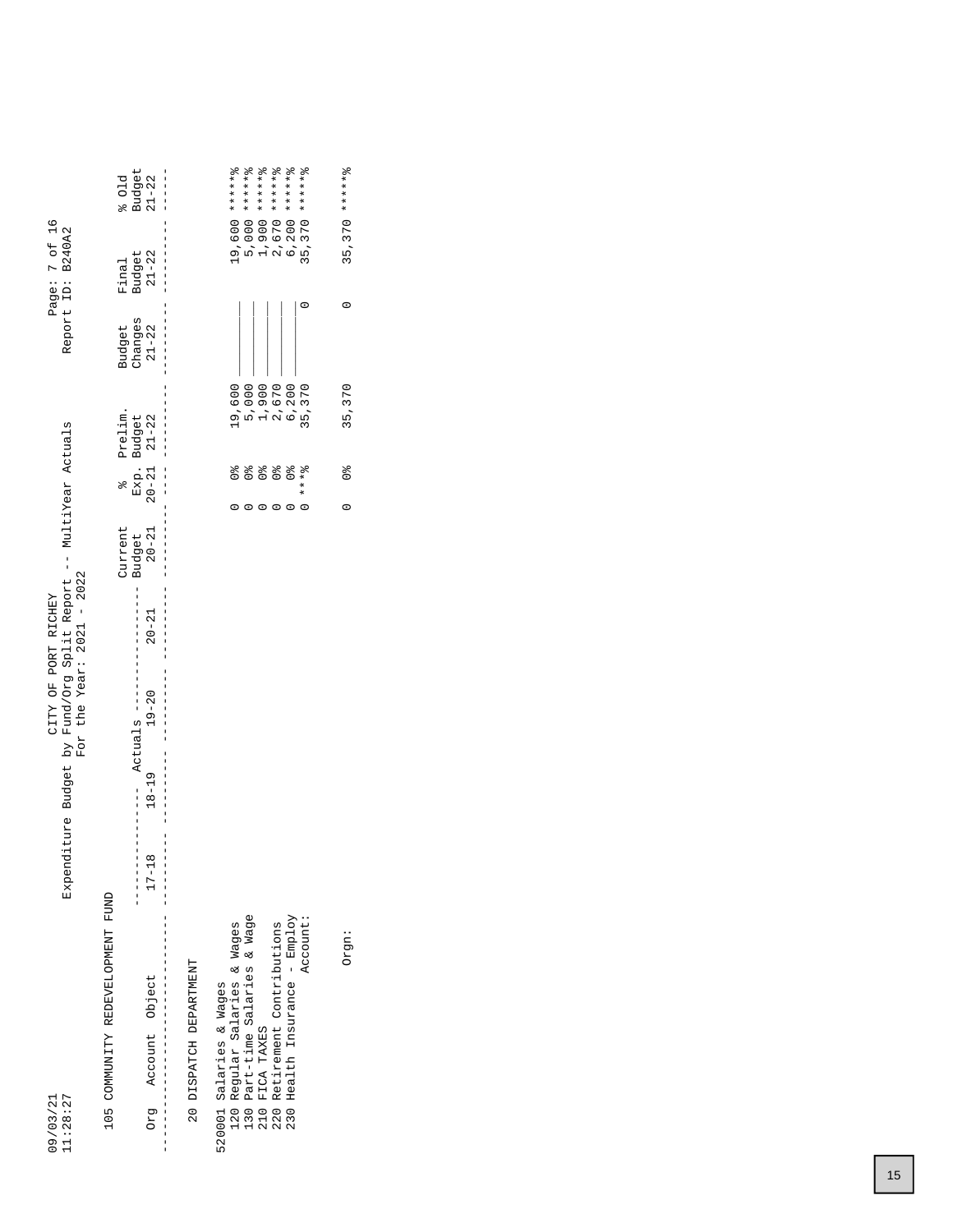|                                                                                                                        | Budget<br>$21 - 22$<br>601d<br>$\frac{1}{1}$ $\frac{1}{1}$ $\frac{1}{1}$ | 125%<br>*******<br>******%<br>289%<br>106%<br>******<br>******%<br>157%                                                                                                                                                                                                |
|------------------------------------------------------------------------------------------------------------------------|--------------------------------------------------------------------------|------------------------------------------------------------------------------------------------------------------------------------------------------------------------------------------------------------------------------------------------------------------------|
| Page: 8 of 16<br>Report ID: B240A2                                                                                     | $21 - 22$<br>Budget<br>Final                                             | 19,800<br>1,000<br>7,000<br>120<br>98,200<br>169,600<br>19,980<br>23,500                                                                                                                                                                                               |
|                                                                                                                        | Changes<br>Budget<br>$21 - 22$                                           |                                                                                                                                                                                                                                                                        |
|                                                                                                                        | Prelim.                                                                  | 169,600<br>98,200<br>1,000<br>7,000<br>19,980<br>23,500<br>19,800<br>120                                                                                                                                                                                               |
|                                                                                                                        | $20 - 21$ $21 - 22$<br>Exp. Budget<br>olo                                | $0 * * * *$<br>$0 + x * x$<br>$0***0$<br>$\frac{1}{2}$                                                                                                                                                                                                                 |
|                                                                                                                        | Current<br>$20 - 21$<br>Budget                                           | 78, 372 92%<br>107,345 99%<br>6,905 80%<br>22,068 82%                                                                                                                                                                                                                  |
|                                                                                                                        | $20 - 21$                                                                | 72,098<br>106,765<br>17,992<br>10,385<br>5,547<br>650<br>93                                                                                                                                                                                                            |
| Expenditure Budget by Fund/Org Split Report -- MultiYear Actuals<br>For the Year: $2021 - 2022$<br>CITY OF PORT RICHEY | $19 - 20$<br>Actuals ---                                                 | 2,129<br>142<br>2,847<br>$\frac{6}{4}$<br>527                                                                                                                                                                                                                          |
|                                                                                                                        | $18 - 19$                                                                |                                                                                                                                                                                                                                                                        |
|                                                                                                                        | $17 - 18$                                                                | 467<br>422<br>$\vec{=}$<br>011<br>급<br>$\dot{\circ}$<br>O                                                                                                                                                                                                              |
| 11:28:27<br>09/03/21                                                                                                   | 105 COMMUNITY REDEVELOPMENT FUND<br>Account Object<br><b>BJO</b>         | Health Insurance - Employ<br>Account:<br>Retirement Contributions<br>120 Regular Salaries & Wages<br>820 Johnny Cash Donation Per<br>21 POLICE DEPARTMENT<br>521001 Salaries & Wages<br>Police Subsidy<br>Holiday Pay<br>FICA TAXES<br>230<br>160<br>210<br>220<br>156 |

Orgn: 8,011 2,847 106,765 107,345 99% 169,600 0 169,600 157%

2,847

8,011

Orgn:

106,765

157%

169,600

 $\circ$ 

169,600

107,345 99%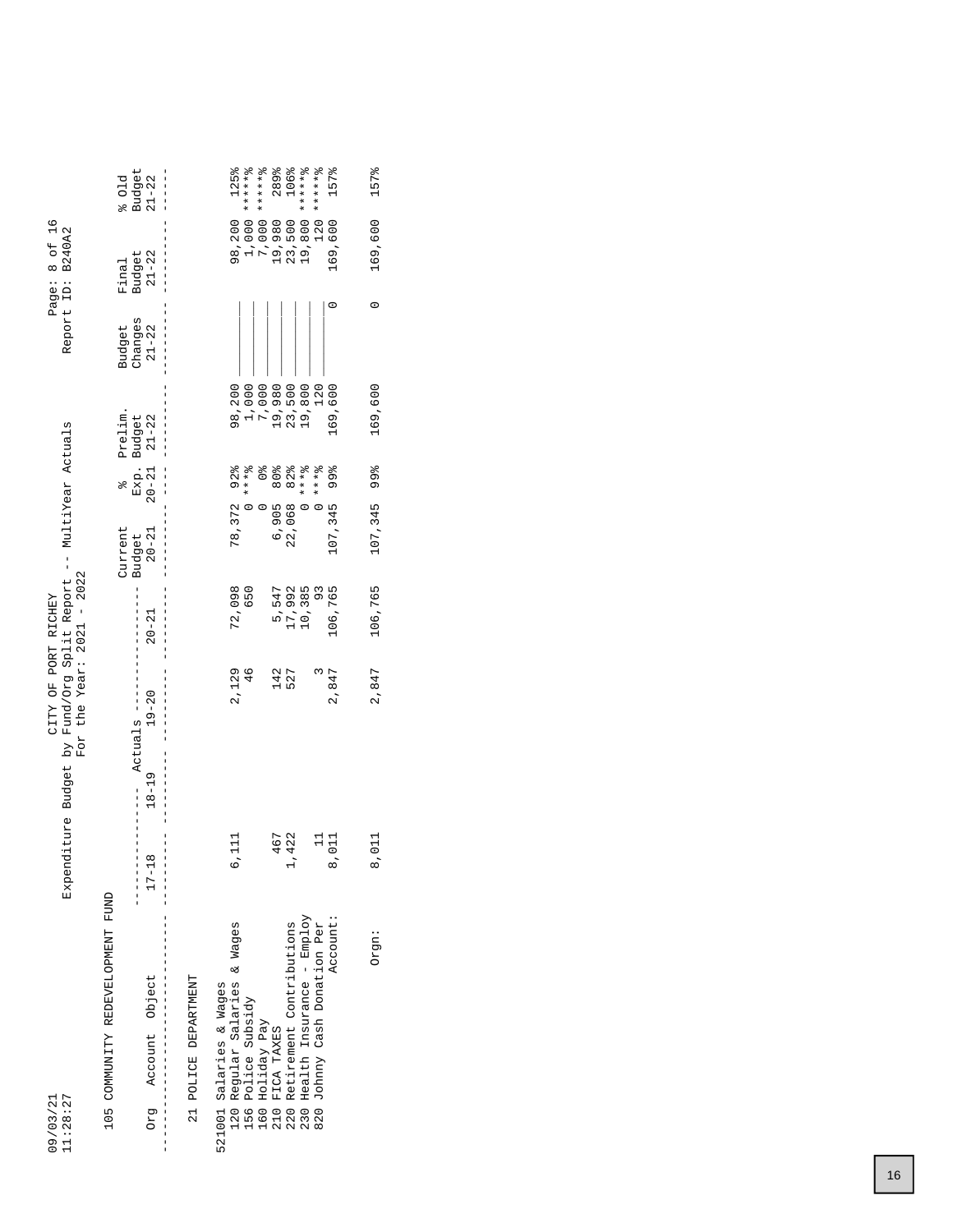| 11:28:27<br>09/03/21                                          | Expenditure Budget    | $\overline{Y}$            | CITY OF PORT RICHEY     | Fund/Org Split Report --<br>For the Year: $2021 - 2022$ | MultiYear Actuals   |                   |                 |                      | 9 0f 16<br>Report ID: B240A2<br>Page: |                         |
|---------------------------------------------------------------|-----------------------|---------------------------|-------------------------|---------------------------------------------------------|---------------------|-------------------|-----------------|----------------------|---------------------------------------|-------------------------|
| 105 COMMUNITY REDEVELOPMENT FUND                              |                       |                           |                         |                                                         | Current             | olo               | Prelim.         | Budget               | Final                                 | 601d                    |
| Account Object<br>Drg                                         | $\infty$<br>$17 - 11$ | $18 - 19$                 | $19 - 20$<br>Actuals -- | $20 - 21$                                               | $20 - 21$<br>Budget | Exp.<br>$20 - 21$ | Budget<br>21-22 | changes<br>$21 - 22$ | Budget<br>21-22                       | Budget<br>$21 - 22$     |
| 22 FIRE DEPARTMENT                                            |                       |                           |                         |                                                         |                     |                   |                 |                      |                                       |                         |
| 522001 Salaries & Wages                                       |                       |                           |                         |                                                         |                     |                   |                 |                      |                                       |                         |
| Regular Salaries & Wages<br>120                               | 1,875<br>4            | 42,958                    | 47,823                  | 77,560                                                  | 71,137              | 109%              | 6,180           |                      | 6,180                                 | 9%<br>%                 |
| Part-time Salaries & Wage<br>130                              |                       |                           | $\frac{8}{4}$           | 4,778                                                   |                     |                   |                 |                      | 6,750                                 | 100%                    |
| 140                                                           |                       |                           | 1,397                   | 1,733                                                   | 6,750<br>2,030      | $85\frac{8}{9}$   | 6,750<br>1,500  |                      | 1,500                                 |                         |
| 150                                                           |                       | 1,813<br>2,057            | 1,780                   | 1,684                                                   | 2,299               | 73%               | 2,000           |                      | 2,000                                 | そうできる<br>セレフロット<br>マロマヒ |
| 160                                                           |                       |                           | 1,684                   | 1,572                                                   | 2,400               | 66%               | 1,600           |                      | 1,600                                 |                         |
| Overtime<br>Incentive Pay<br>Holiday Pay<br>FICA TAXES<br>210 |                       | 1,781<br>3,662            | 3,968                   |                                                         | 4,764               | 139%              | 450             |                      | 1,450                                 |                         |
| Retirement Contributions<br>220                               |                       | 11,874<br>7,669<br>71,814 | 13, 115                 | 6,620<br>16,351                                         | 15,189<br>14,365    | 108%              | 590             |                      | 590                                   | नै।<br>क                |
| Health Insurance - Employ<br>230                              |                       |                           | 8,347                   | 14,385                                                  |                     | 100%              |                 |                      |                                       | $\frac{1}{26}$          |
| Account:                                                      | ,645<br>Ğ             |                           | 78,162                  | 124,683                                                 | 118,934             | 105%              | 20,070          | $\circ$              | 20,070                                | 16%                     |
| 522300 Operating Expenditures<br>Contractual Services<br>346  |                       |                           |                         |                                                         |                     |                   |                 |                      | 0                                     | $\frac{1}{2}$           |
| Account:                                                      | 3,015<br>3,015        |                           |                         |                                                         | $\circ$             | $* * * 2$         | $\circ$         | $\circ$              | $\circ$                               | $\frac{1}{2}$           |
| Orgn:                                                         | 72,660                | 71,814                    | 78,162                  | 124,683                                                 | 118,934             | 105%              | 20,070          | $\circ$              | 20,070                                | 16%                     |

 $\ddot{\phantom{0}}$ 

 $\mathbf{A}$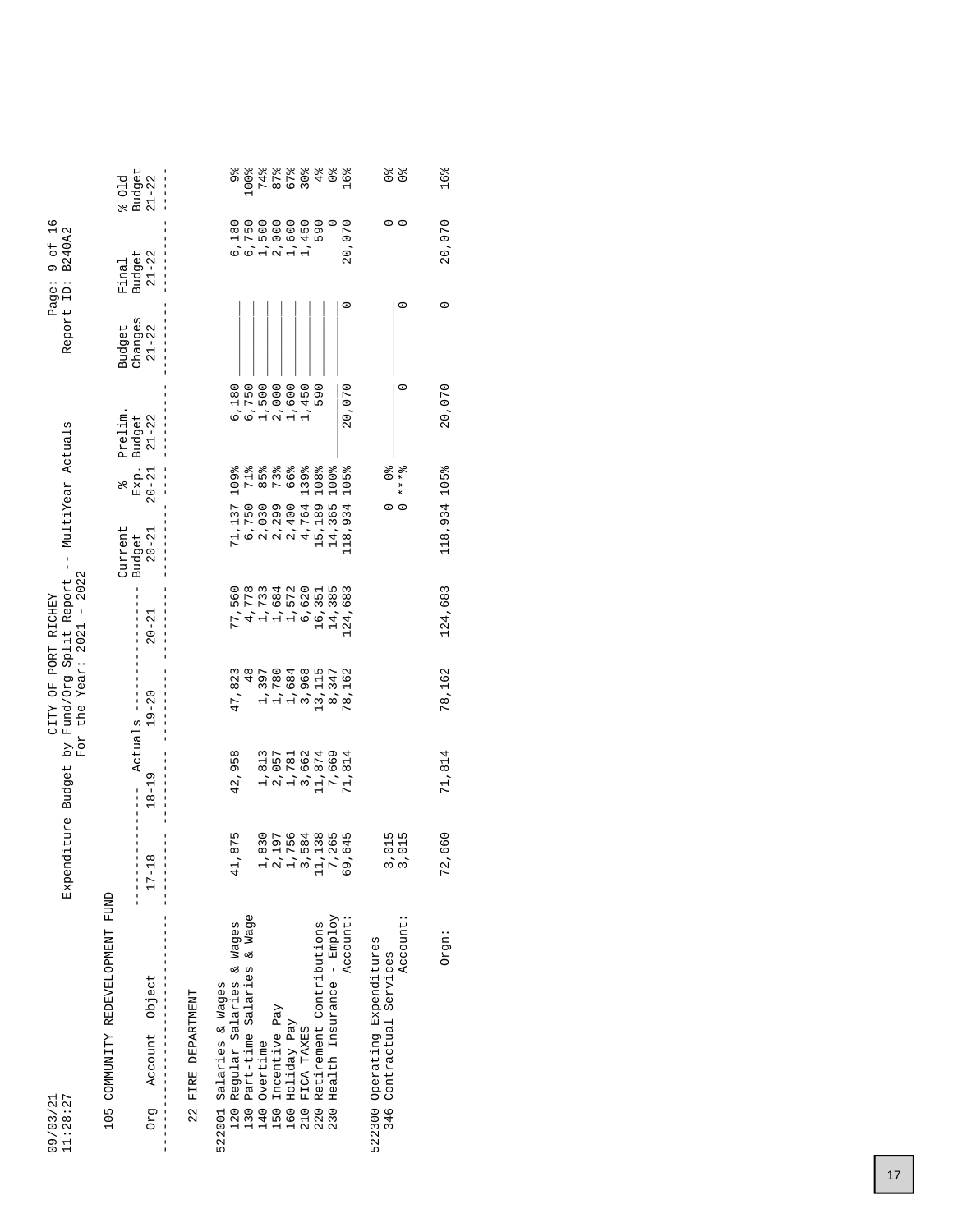| 11:28:27<br>09/03/21                                       | Expenditure Budget     | i<br>Yq                | CITY OF PORT RICHEY | For the Year: $2021 - 2022$<br>Fund/Org Split Report | MultiYear Actuals<br>$\frac{1}{1}$ |                   |                     | Report ID:           | $10$ of $16$<br><b>B240A2</b><br>Page: |                                           |
|------------------------------------------------------------|------------------------|------------------------|---------------------|------------------------------------------------------|------------------------------------|-------------------|---------------------|----------------------|----------------------------------------|-------------------------------------------|
| 105 COMMUNITY REDEVELOPMENT FUND                           |                        |                        |                     |                                                      | Current                            | olo               | Prelim.             | Budget               | Final                                  | 601d                                      |
| Account Object<br>Drg                                      | $17 - 18$              | Actuals -<br>$18 - 19$ | $19 - 20$           | $20 - 21$                                            | $20 - 21$<br>Budget                | Exp.<br>$20 - 21$ | Budget<br>$21 - 22$ | Changes<br>$21 - 22$ | $21 - 22$<br>Budget                    | Budget<br>$21 - 22$                       |
| 24 BUILDING DEPARTMENT                                     |                        |                        |                     |                                                      |                                    |                   |                     |                      |                                        |                                           |
| Regular Salaries & Wages<br>524001 Salaries & Wages<br>120 | 2,179<br>$\frac{2}{3}$ | 77,542                 | 136,141             | 116,240                                              | 135,800                            | 86%               | 43,950              |                      | 43,950                                 | $32\frac{8}{6}$                           |
|                                                            | 781                    | 164                    | 926                 | 925                                                  | 1,814                              | 51%               |                     |                      |                                        | $\frac{1}{2}$                             |
| 140                                                        |                        | 5,887                  | 10,403              | 8,878                                                | 10,527                             | 84%               | 3,380               |                      | 3,380                                  |                                           |
| Overtime<br>FICA TAXES<br>Retirement Contributions<br>220  | 9,250<br>9,855         | 6,333                  | 12,214              | 11,836                                               | 13,761                             | 86%               | 4,760               |                      | 4,760                                  | 8<br>2<br>3<br>3<br>3<br>7<br>7<br>2<br>3 |
| Health Insurance - Employ<br>230                           | 13,565                 | 9,421                  | 4,147               | 15,280                                               | 12,290                             | 124%              | 9,280               |                      | 9,280                                  |                                           |
| Account:                                                   | 155,630                | 99,347                 | 163,831             | 153,159                                              | 174,192                            | 88%               | 61,370              |                      | 61,370                                 | $35\frac{6}{6}$                           |
| 524300 Operating Expenditures<br>Demolitions<br>563        |                        |                        | 4,250               |                                                      |                                    |                   |                     |                      |                                        | 1500%                                     |
| Account:                                                   | 2,775<br>2,775         | 7,650<br>7,650         | 4,250               | 1,271<br>1,271                                       | 10,000<br>10,000                   | $13%$<br>$13%$    | 150,000<br>150,000  | $\circ$              | 150,000<br>150,000                     | 1500%                                     |
| Orgn:                                                      | 158,405                | 106,997                | 168,081             | 154,430                                              | 184,192                            | 84%               | 211, 370            | $\circ$              | 211,370                                | 114%                                      |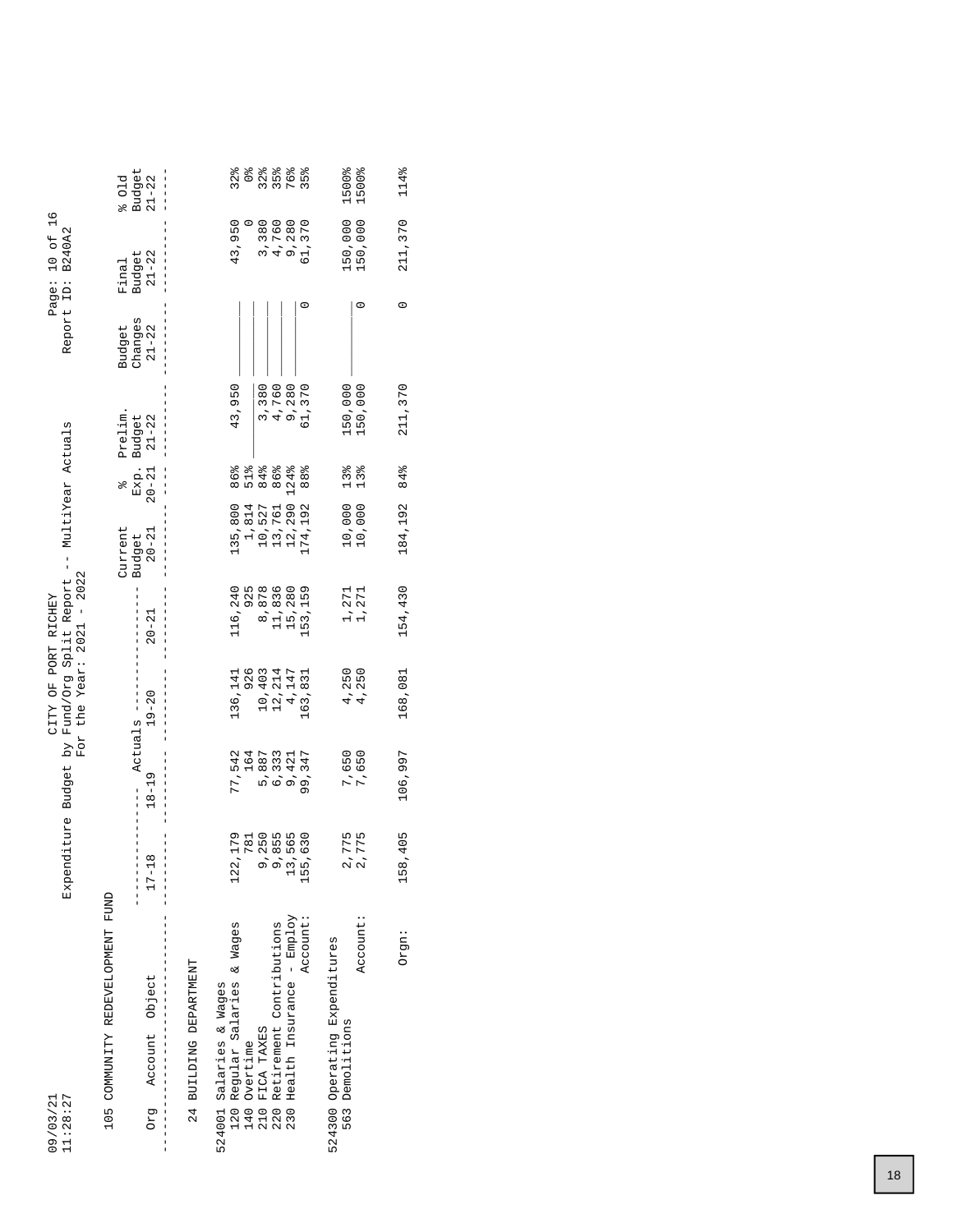| 11:28:27<br>09/03/21                                       | Expenditure Budget by Fund/Org Split Report -- MultiYear Actuals | For the Year: $2021 - 2022$<br>CITY OF PORT RICHEY |           |                                |                          |                                | Report ID:                     | Page: 11 of 16<br><b>B240A2</b> |                             |
|------------------------------------------------------------|------------------------------------------------------------------|----------------------------------------------------|-----------|--------------------------------|--------------------------|--------------------------------|--------------------------------|---------------------------------|-----------------------------|
| 105 COMMUNITY REDEVELOPMENT FUND<br>Account Object<br>pra  | $18 - 19$<br>$\infty$<br>$\frac{1}{1}$<br>$17 - 1$               | Actuals ----<br>$19 - 20$                          | $20 - 21$ | Current<br>$20 - 21$<br>Budget | $20 - 21$<br>Exp.<br>olo | Prelim.<br>$21 - 22$<br>Budget | Changes<br>Budget<br>$21 - 22$ | $21 - 22$<br>Budget<br>Final    | Budget<br>801d<br>$21 - 22$ |
| 26 HUMAN RESOURCES                                         |                                                                  |                                                    |           |                                |                          |                                |                                |                                 |                             |
| Regular Salaries & Wages<br>526001 Salaries & Wages<br>120 |                                                                  |                                                    | 6,299     | 13,000                         | 48%                      | 4,300                          |                                | 4,300                           | 33%                         |
| Overtime<br>140<br>210                                     |                                                                  |                                                    | 93        | 225                            | 41%                      |                                |                                |                                 | $\frac{1}{2}$               |
| FICA TAXES                                                 |                                                                  |                                                    | 483       | 1,017                          | 47%                      | 340                            |                                |                                 | $33\frac{9}{6}$             |
| Retirement Contributions<br>220                            |                                                                  |                                                    | 648       | 1,323                          | 49%                      | 470                            |                                | 340<br>470                      | 36%                         |
| 230 Health Insurance - Employ                              |                                                                  |                                                    | 856       | 2,556                          | 33%                      | 1,100                          |                                | 1,100<br>6,210                  | 43%                         |
| Account:                                                   |                                                                  |                                                    | 8,379     | .8, 121                        | 46%                      | 6,210                          |                                |                                 | 34%                         |
|                                                            |                                                                  |                                                    |           |                                |                          |                                |                                |                                 |                             |
| Orgn:                                                      |                                                                  |                                                    | 8,379     | 18,121                         | 46%                      | 6,210                          | 0                              | 6,210                           | 34%                         |
|                                                            |                                                                  |                                                    |           |                                |                          |                                |                                |                                 |                             |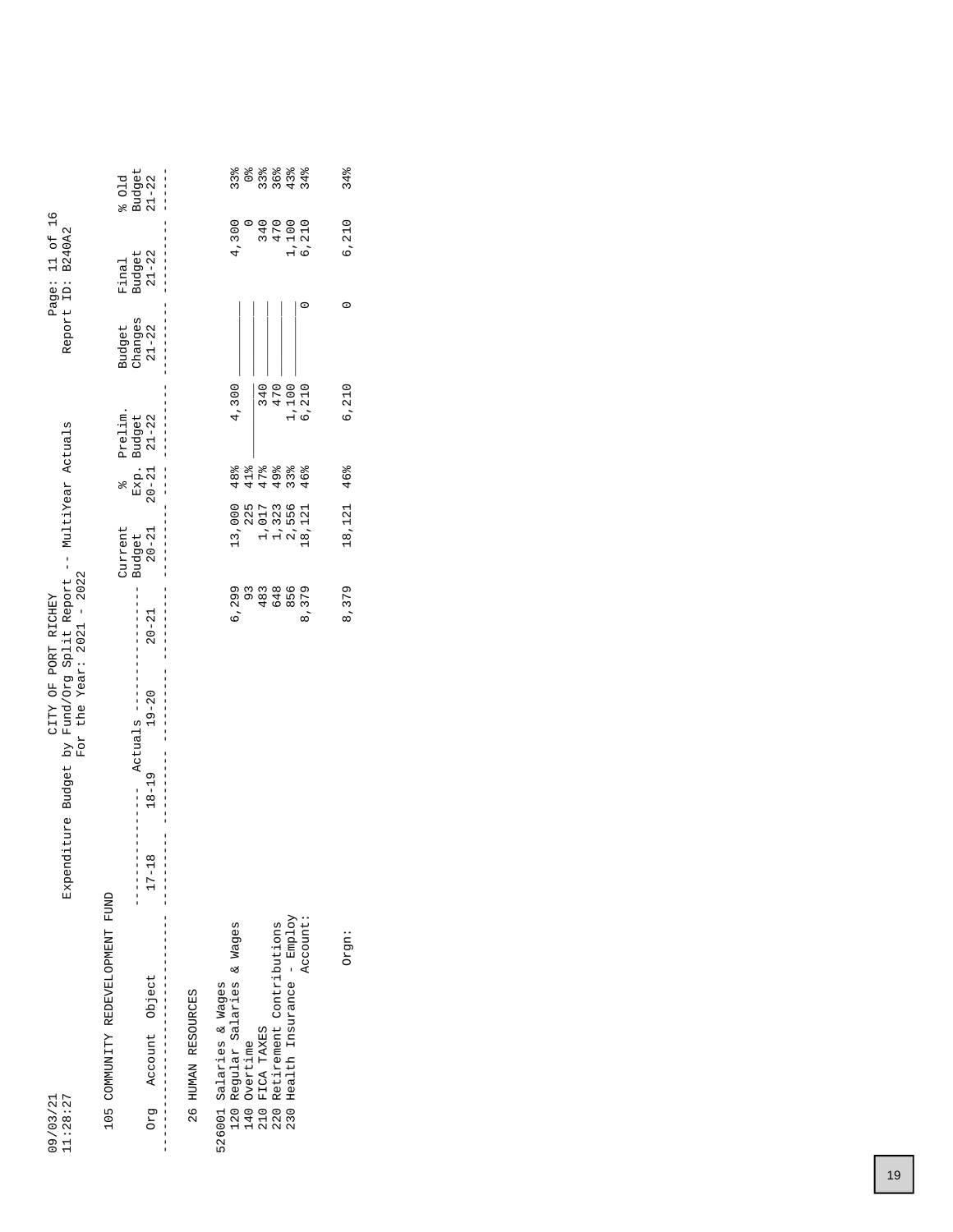| 601d                                  | $\frac{1}{1}$                                                                                                                                                                                              |                                                                       | olo<br>O                                                                                                           |
|---------------------------------------|------------------------------------------------------------------------------------------------------------------------------------------------------------------------------------------------------------|-----------------------------------------------------------------------|--------------------------------------------------------------------------------------------------------------------|
|                                       |                                                                                                                                                                                                            |                                                                       | 0                                                                                                                  |
|                                       |                                                                                                                                                                                                            |                                                                       |                                                                                                                    |
|                                       |                                                                                                                                                                                                            |                                                                       |                                                                                                                    |
|                                       |                                                                                                                                                                                                            |                                                                       |                                                                                                                    |
| $\frac{1}{2}$                         |                                                                                                                                                                                                            | $* * * *$                                                             | °©<br>$\circ$                                                                                                      |
| Current<br>Budget                     |                                                                                                                                                                                                            |                                                                       |                                                                                                                    |
| $20 - 21$                             |                                                                                                                                                                                                            |                                                                       |                                                                                                                    |
|                                       |                                                                                                                                                                                                            |                                                                       | 706                                                                                                                |
| $18 - 19$                             |                                                                                                                                                                                                            |                                                                       | $-706$                                                                                                             |
| $\infty$<br>$\frac{1}{1}$<br>$17 - 1$ |                                                                                                                                                                                                            |                                                                       |                                                                                                                    |
|                                       | 37 STORMWATER UTILITIES                                                                                                                                                                                    | Account:                                                              | Orgn:                                                                                                              |
|                                       | Budget<br>21-22<br>Final<br>Changes<br>$21-22$<br>Budget<br>Prelim.<br>Exp. Budget<br>20-21 21-22<br>$20 - 21$<br>$Actuals$ ----<br>$19 - 20$<br>105 COMMUNITY REDEVELOPMENT FUND<br>Account Object<br>Drg | Budget<br>21-22<br>$\frac{1}{1}$<br>537001 Salaries & Wages<br>י<br>ו | $\frac{1}{2}$<br>$\frac{1}{2}$<br>$\frac{1}{2}$<br>706<br>706<br>$-706$<br>$-706$<br>230 Health Insurance - Employ |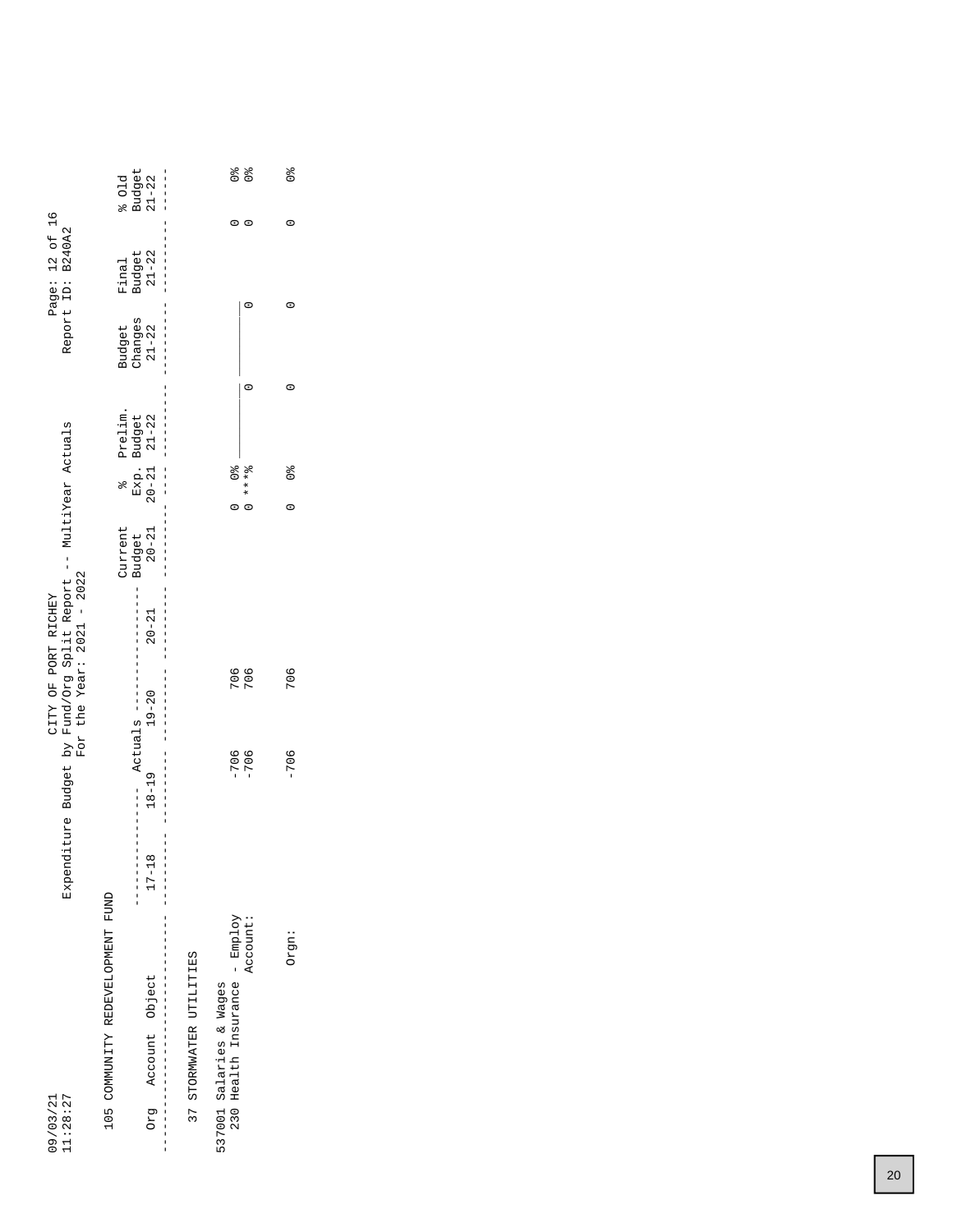|                                                                  | 601d                             | $\begin{array}{c} \texttt{Budget} \\ 21 - 22 \end{array}$<br>$\frac{1}{1}$ |           | 100%                                                                                   | <b>600%</b>     | <b>600%</b> |
|------------------------------------------------------------------|----------------------------------|----------------------------------------------------------------------------|-----------|----------------------------------------------------------------------------------------|-----------------|-------------|
| Page: 13 of 16<br>Report ID: B240A2                              | Final                            | $21 - 22$<br>Budget                                                        |           | 250,000 ******8<br>50,000                                                              | 300,000         | 300,000     |
|                                                                  | Budget                           | Changes<br>$21-22$                                                         |           |                                                                                        |                 | 0           |
|                                                                  | Prelim.                          | Exp. Budget<br>20-21 21-22                                                 |           | 50,000                                                                                 | 250,000         | 300,000     |
|                                                                  | $\frac{1}{2}$                    | $\begin{array}{c} 1 \\ 1 \\ 1 \end{array}$                                 |           | $\frac{1}{2}$                                                                          | $12\frac{8}{6}$ | 12%         |
|                                                                  | Current                          | $20 - 21$<br> <br> <br> <br>Budget                                         |           | 50,000 12%<br>$\circ$                                                                  | 50,000          | 50,000      |
|                                                                  |                                  | $20 - 21$                                                                  |           | 6,000                                                                                  | 6,000           | 6,000       |
| For the Year: $2021 - 2022$<br>CITY OF PORT RICHEY               |                                  | $19 - 20$                                                                  |           | 10,000                                                                                 | 10,000          | 10,000      |
| Expenditure Budget by Fund/Org Split Report -- MultiYear Actuals |                                  | $---$ Actuals $--$<br>$18 - 19$                                            |           | 21,135                                                                                 | 21,135          | 21,135      |
|                                                                  |                                  | $\infty$<br> <br> <br> <br> <br>$17 - 1$                                   |           |                                                                                        |                 |             |
|                                                                  | 105 COMMUNITY REDEVELOPMENT FUND | Account Object<br>Drg                                                      | 38 GRANTS | FRDAP Grant Nicks' Park I<br>801 Community Grant Programs<br>538800 GRANT EXPENDITURES | Account:        | Orgn:       |
| 11:28:27<br>09/03/21                                             |                                  |                                                                            |           | 822                                                                                    |                 |             |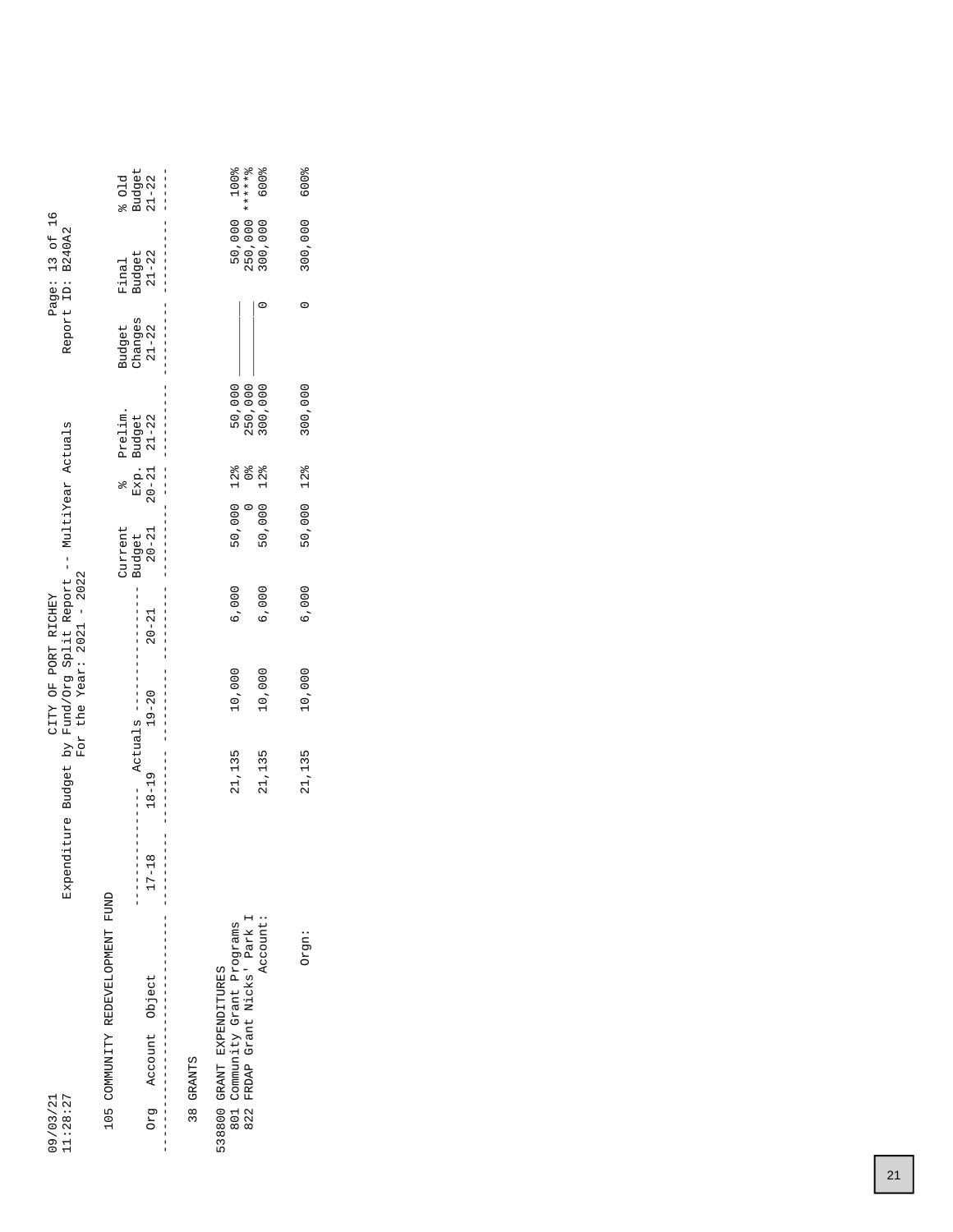| 11:28:27<br>09/03/21                                       | Expenditure Budget                                   | i kq              | For the Year: $2021 - 2022$<br>CITY OF PORT RICHEY | Fund/Org Split Report -- MultiYear Actuals |                          |                                         |                 | Report ID:           | B240A2<br>$14$ of<br>Page: | $\frac{9}{1}$                  |
|------------------------------------------------------------|------------------------------------------------------|-------------------|----------------------------------------------------|--------------------------------------------|--------------------------|-----------------------------------------|-----------------|----------------------|----------------------------|--------------------------------|
| 105 COMMUNITY REDEVELOPMENT FUND                           |                                                      |                   |                                                    |                                            | Current                  | olo                                     | Prelim.         | Budget               | Final                      | 601d                           |
| Account Object<br>Drg                                      | $^{\circ}$<br>$17 - 11$                              | $18 - 19$         | $19 - 20$<br>Actuals ---                           | $20 - 21$                                  | $20 - 21$<br>Budget      | Exp.<br>$20 - 21$                       | Budget<br>21-22 | Changes<br>$21 - 22$ | Budget<br>21-22            | Budget<br>$21 - 22$            |
| 41 PUBLIC WORKS DEPARTMENT                                 |                                                      |                   |                                                    |                                            |                          |                                         |                 |                      |                            |                                |
| Regular Salaries & Wages<br>541001 Salaries & Wages<br>120 | 11,593<br>4                                          | $-165$            | 424                                                | 10,942                                     |                          | 69%                                     |                 |                      | 0                          | $\frac{1}{2}$                  |
| Overtime<br>140                                            |                                                      |                   |                                                    |                                            | 15,758<br>1,275<br>1,300 | $\frac{1}{2}$                           |                 |                      |                            | $\frac{1}{2}$                  |
|                                                            | 1<br>1<br>1 2 3 4 4<br>1 3 4 4<br>1 3 4 4<br>1 6 4 4 | $-13$             |                                                    | 835                                        |                          | 64%                                     |                 |                      | $\circ \circ \circ \circ$  | $\frac{1}{96}$                 |
| FICA TAXES<br>Retirement Contributions<br>210<br>220       |                                                      | $-14$             | 32<br>42                                           | 1,094                                      | 1,700                    | 64%                                     |                 |                      |                            | $\frac{6}{9}$                  |
| Health Insurance - Employ<br>230                           |                                                      | 1,131             |                                                    | 1,722                                      | $\circ$                  | $* * * 2$                               |                 |                      |                            | $\frac{6}{9}$                  |
| Account:                                                   |                                                      | 939               | 498                                                | 14,593                                     | 20,033                   | 73%                                     | $\circ$         |                      | $\circ$<br>c               | $\frac{1}{2}$                  |
| 541300 Operating Expenditures                              |                                                      |                   |                                                    |                                            |                          |                                         |                 |                      |                            |                                |
| 431 Street Lights<br>462 Maintenance                       | 2,519<br>م.<br>جا                                    | 46,928<br>117,030 |                                                    |                                            | $\circ$                  | $\frac{9}{6}$                           |                 |                      | $\circ$                    | $\frac{1}{2}$<br>$\frac{1}{2}$ |
| Road Material/Pavement Ma<br>530                           |                                                      |                   |                                                    |                                            | 150,000                  | $\frac{1}{2}$<br>$\mathcal{O}_\text{Q}$ |                 |                      | $\circ$ $\circ$            | o<br>O                         |
| Account:                                                   | ,519<br>42                                           | 163,958           |                                                    |                                            | 150,000                  | $\frac{1}{2}$                           | $\circ$         | $\circ$              | $\circ$                    | $\frac{1}{2}$                  |
| Orgn:                                                      | 106,856                                              | 164,897           | 498                                                | 14,593                                     | 170,033                  | 96                                      | $\circ$         |                      | $\circ$<br>$\circ$         | o <sub>o</sub>                 |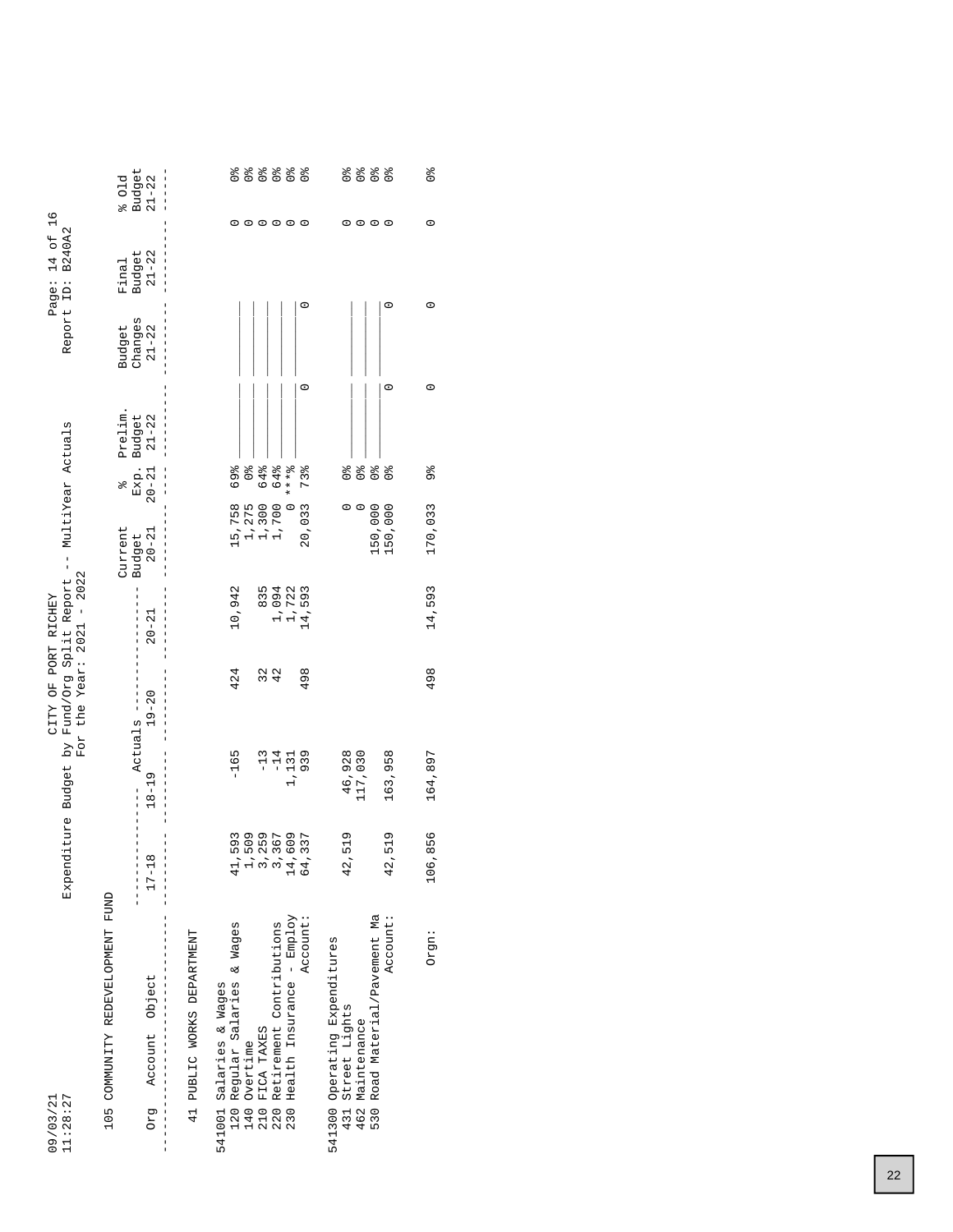| 11:28:27<br>09/03/21                         | Expenditure Budget        |                      | CITY OF PORT RICHEY | For the Year: $2021 - 2022$<br>by Fund/Org Split Report | MultiYear Actuals<br>$\frac{1}{1}$ |                   |                     |                      | $\frac{8}{1}$<br>Report ID: B240A2<br>15 of<br>Page: |                     |
|----------------------------------------------|---------------------------|----------------------|---------------------|---------------------------------------------------------|------------------------------------|-------------------|---------------------|----------------------|------------------------------------------------------|---------------------|
| 105 COMMUNITY REDEVELOPMENT FUND             |                           |                      |                     |                                                         | Current                            | olo               | Prelim.             | Budget               | Final                                                | 601d                |
| Account Object<br>Drg                        | $17 - 18$                 | Actuals<br>$18 - 19$ | $19 - 20$           | $20 - 21$                                               | $20 - 21$<br>Budget                | Exp.<br>$20 - 21$ | Budget<br>$21 - 22$ | Changes<br>$21 - 22$ | $21 - 22$<br>Budget                                  | Budget<br>$21 - 22$ |
| 59 OTHER ECONOMIC ENVIRONMENT                |                           |                      |                     |                                                         |                                    |                   |                     |                      |                                                      |                     |
| 559300 OPERATING EXPENDITURES<br>318         |                           |                      | 9,020               |                                                         | $\circ$                            | $\frac{1}{2}$     |                     |                      |                                                      | $\frac{1}{2}$       |
| Engineering<br>Professional Services<br>328  |                           |                      |                     | 46,936                                                  | 46,328                             | 101%              | 750,000             |                      | 750,000                                              | 1619%               |
| 479 City Events<br>507 Dredging              | 11,260                    | 2,062                | 1,370               |                                                         | 15,000<br>35,484                   | $\frac{1}{2}$     |                     |                      | $\circ$                                              | $\frac{1}{2}$       |
|                                              |                           | 24,311               | 6,647               | 36,314                                                  |                                    | 102%              |                     |                      | $\circ$                                              | $\frac{1}{2}$       |
| Membership Fees<br>540                       | 175                       | 175                  | 175                 | 175                                                     | 175                                | 100%              |                     |                      | $\circ$                                              | $\frac{1}{2}$       |
| Improvements Other Than B<br>630             |                           |                      |                     |                                                         | $\circ$                            | $\frac{1}{2}$     | 400,000             |                      | 400,000                                              | ****** 3            |
| Account:                                     | .435                      | 26,548               | 17, 212             | 83,425                                                  | 96,987                             | 86%               | 1,150,000           | $\circ$              | 1,150,000                                            | 1185%               |
| 559600 CAPITAL OUTLAY                        |                           |                      |                     |                                                         |                                    |                   |                     |                      |                                                      |                     |
| 607 Dredging Contingencies                   | 415,151                   |                      |                     | 2,050                                                   | 78,672                             | 3%                |                     |                      |                                                      | $\frac{6}{90}$      |
| 610                                          |                           |                      |                     | 346,807                                                 | 346,807                            | 100%              |                     |                      | $\circ$                                              | $\frac{1}{96}$      |
| Purchase of Land<br>Road Improvements<br>631 | 0,110<br>4                | 2,295                | 9,178               | 3,105                                                   | 47,709                             | $7\frac{8}{6}$    |                     |                      | $\circ \circ \circ$                                  | $\frac{1}{2}$       |
| Nick's Park<br>632                           |                           | 657                  |                     |                                                         | $\circ$                            | $\frac{6}{9}$     |                     |                      |                                                      | $\frac{6}{9}$       |
| Sidewalk Construction Cap<br>699             | 1,495                     |                      |                     |                                                         | 20,000                             | $\frac{1}{2}$     |                     |                      |                                                      | $\frac{1}{2}$       |
| Account:                                     | 7,756<br>$\frac{12}{467}$ | 2,952                | 9,178               | 351,962                                                 | 493,188                            | 71%               | $\circ$             | $\circ$              | $\circ$                                              | $\frac{1}{2}$       |
| Orgn:                                        | 479,191                   | 29,500               | 26,390              | 435,387                                                 | 590,175                            | 74%               | 1,150,000           | $\circ$              | 1,150,000                                            | 194%                |